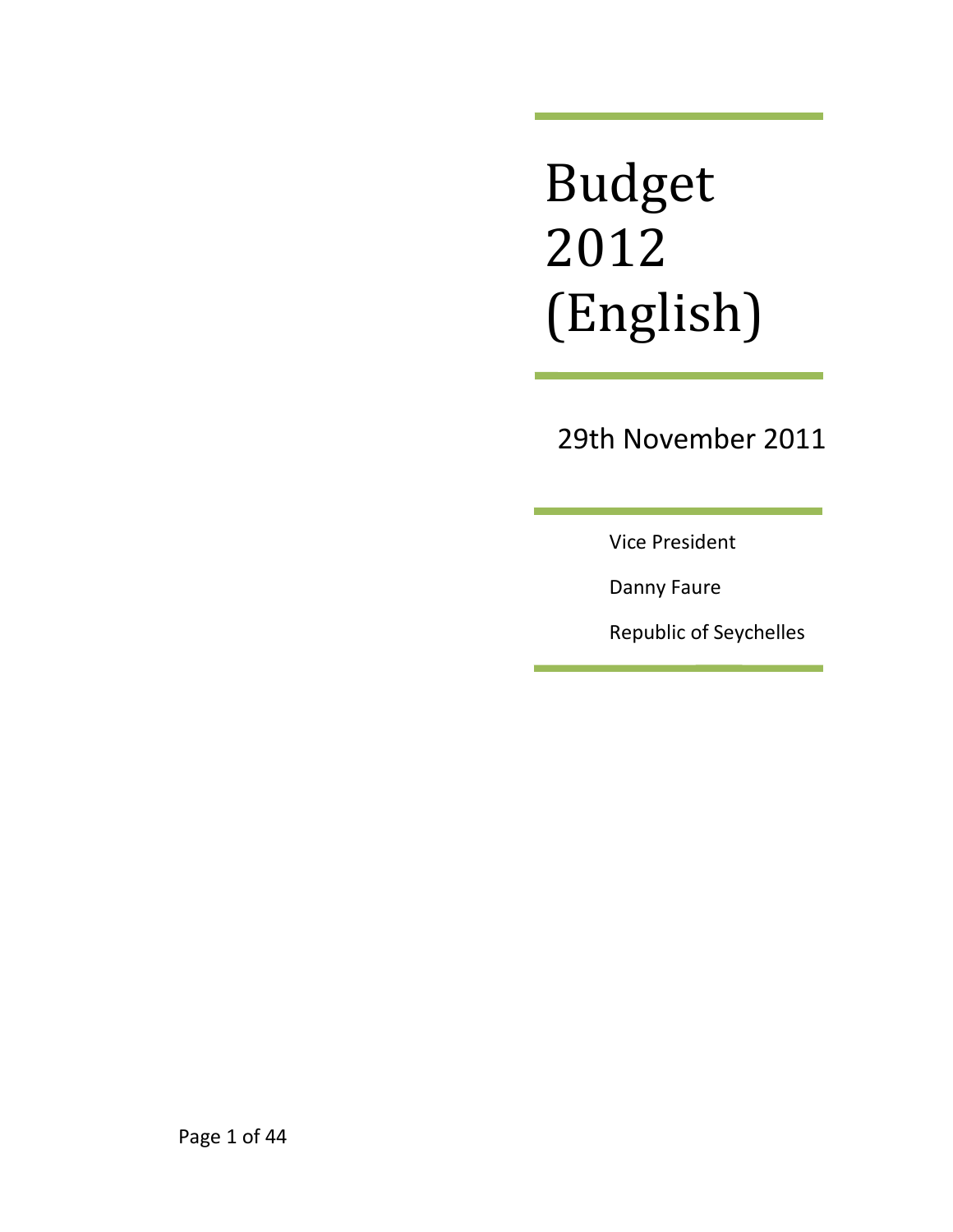## Table of Contents

| 1. |              |                                                   |  |  |  |
|----|--------------|---------------------------------------------------|--|--|--|
| 2. |              |                                                   |  |  |  |
| 3. |              |                                                   |  |  |  |
| 4. |              |                                                   |  |  |  |
| 5. |              |                                                   |  |  |  |
|    | a)           |                                                   |  |  |  |
|    | b)           |                                                   |  |  |  |
|    | c)           |                                                   |  |  |  |
|    | d)           |                                                   |  |  |  |
|    | e)           |                                                   |  |  |  |
|    | f)           |                                                   |  |  |  |
|    | g)           |                                                   |  |  |  |
| 6. |              |                                                   |  |  |  |
|    | h)           |                                                   |  |  |  |
|    | i)           |                                                   |  |  |  |
|    | j)           |                                                   |  |  |  |
|    | k)           |                                                   |  |  |  |
|    | $\vert$      |                                                   |  |  |  |
|    | m)           |                                                   |  |  |  |
|    | n)           |                                                   |  |  |  |
|    | $\circ)$     |                                                   |  |  |  |
|    | p)           | Submarine cable system for Telecommunications  20 |  |  |  |
|    | Page 2 of 44 |                                                   |  |  |  |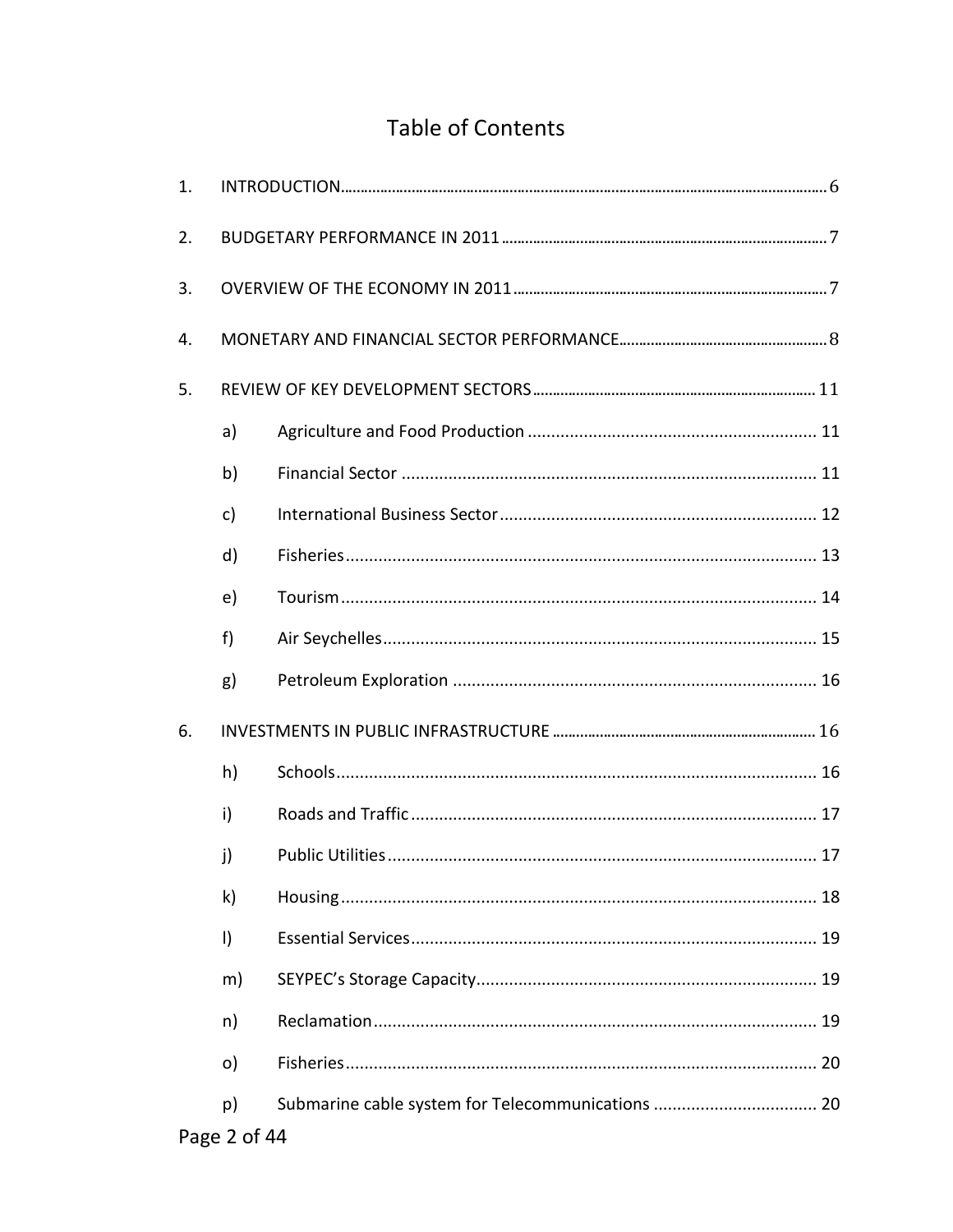|     | q)  |  |  |  |
|-----|-----|--|--|--|
|     | r)  |  |  |  |
|     | s)  |  |  |  |
|     | t)  |  |  |  |
|     | u)  |  |  |  |
|     | v)  |  |  |  |
| 7.  |     |  |  |  |
| 8.  |     |  |  |  |
|     | w)  |  |  |  |
|     | x)  |  |  |  |
| 9.  |     |  |  |  |
|     | y)  |  |  |  |
|     | z)  |  |  |  |
|     | aa) |  |  |  |
|     | bb) |  |  |  |
| 10. |     |  |  |  |
|     | cc) |  |  |  |
|     | dd) |  |  |  |
| 11. |     |  |  |  |
| 12. |     |  |  |  |
|     | ee) |  |  |  |
|     | ff) |  |  |  |
|     | gg) |  |  |  |
|     |     |  |  |  |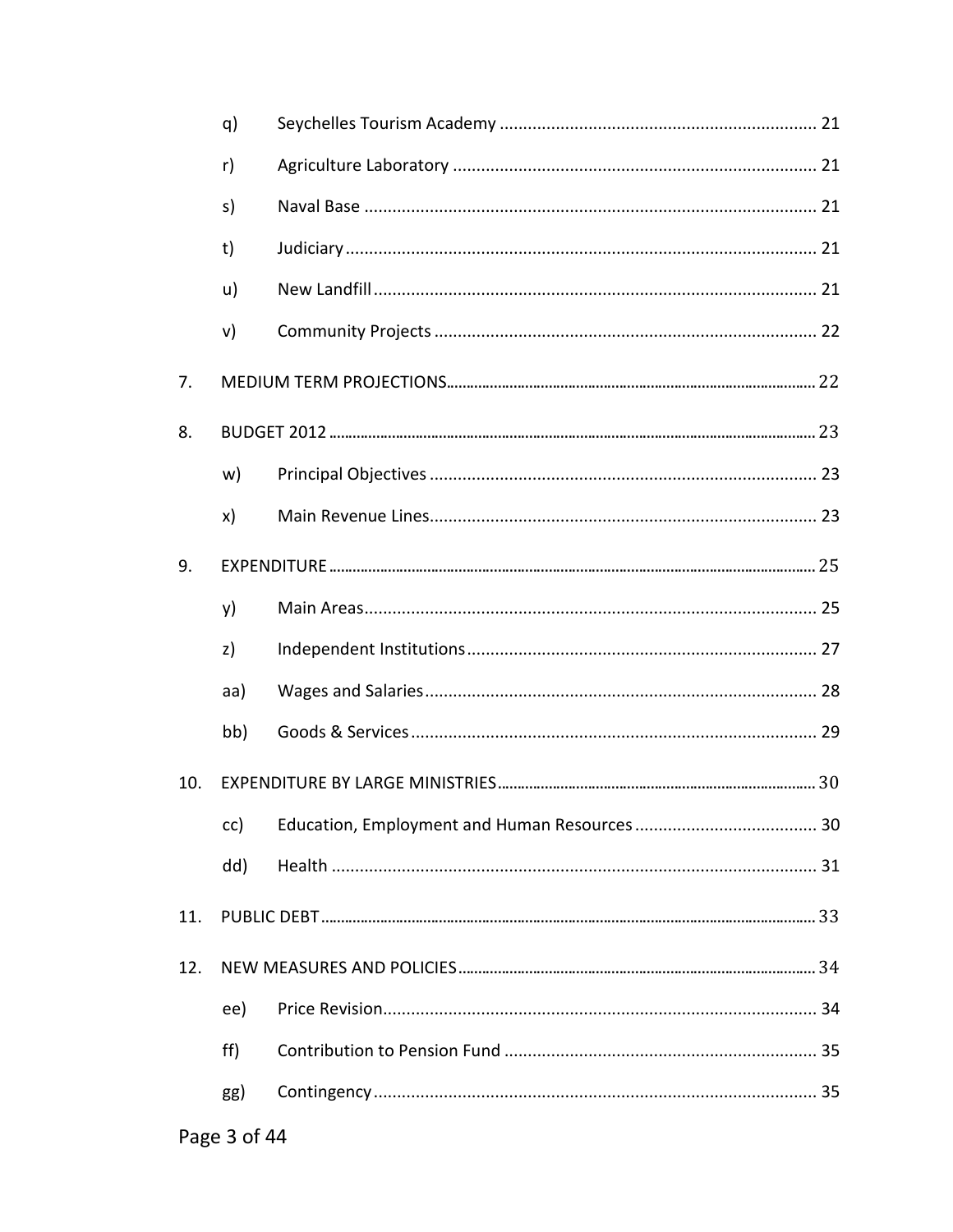| hh)         |  |
|-------------|--|
| ii)         |  |
| jj)         |  |
| kk)         |  |
| $\parallel$ |  |
| mm)         |  |
| nn)         |  |
| oo)         |  |
| pp)         |  |
| qq)         |  |
| rr)         |  |
| ss)         |  |
| tt)         |  |
| uu)         |  |
| vv)         |  |
| ww)         |  |
| xx)         |  |
| yy)         |  |
| zz)         |  |
| aaa)        |  |
| bbb)        |  |
| ccc)        |  |
| ddd)        |  |
| eee)        |  |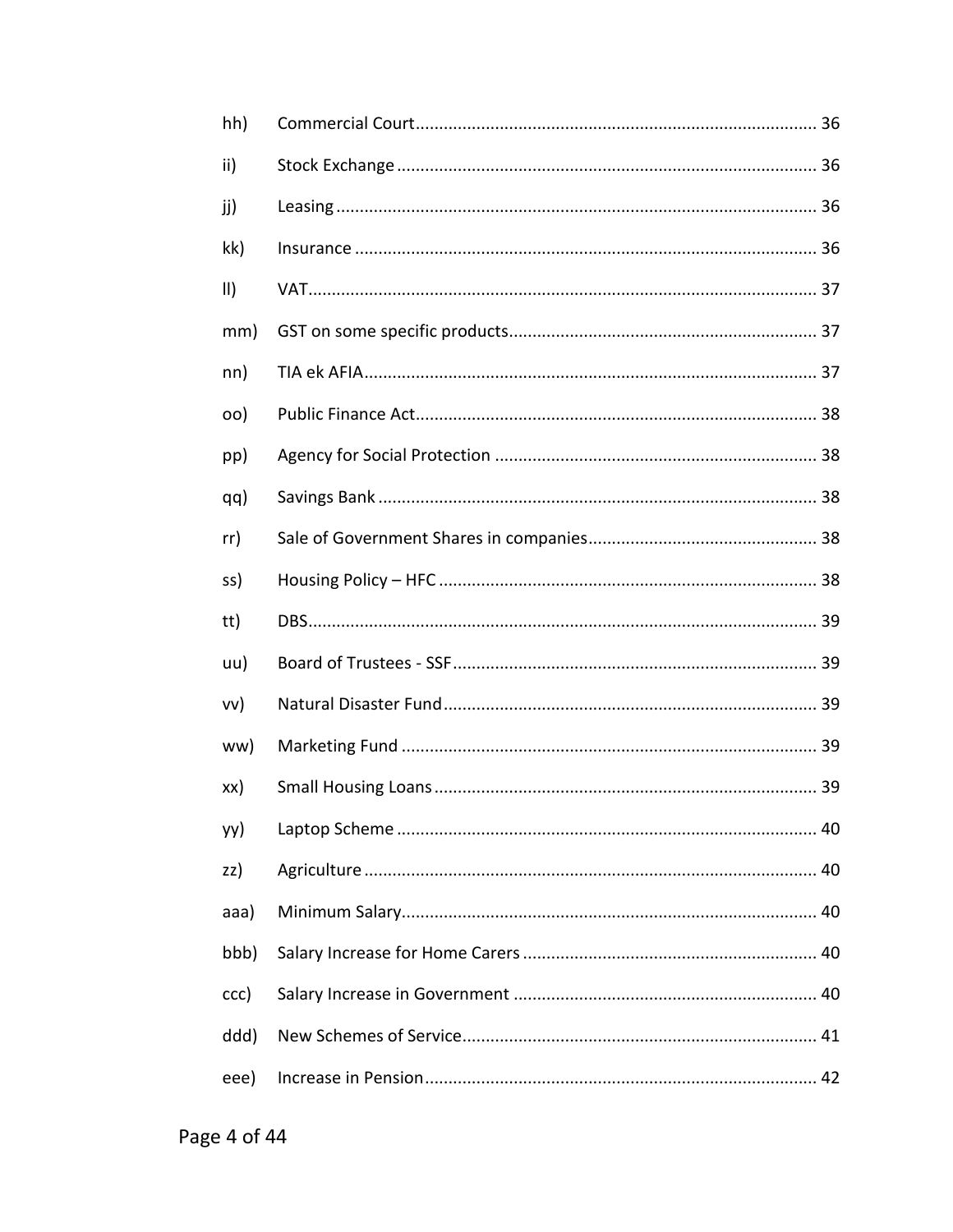| fff) |  |
|------|--|
|      |  |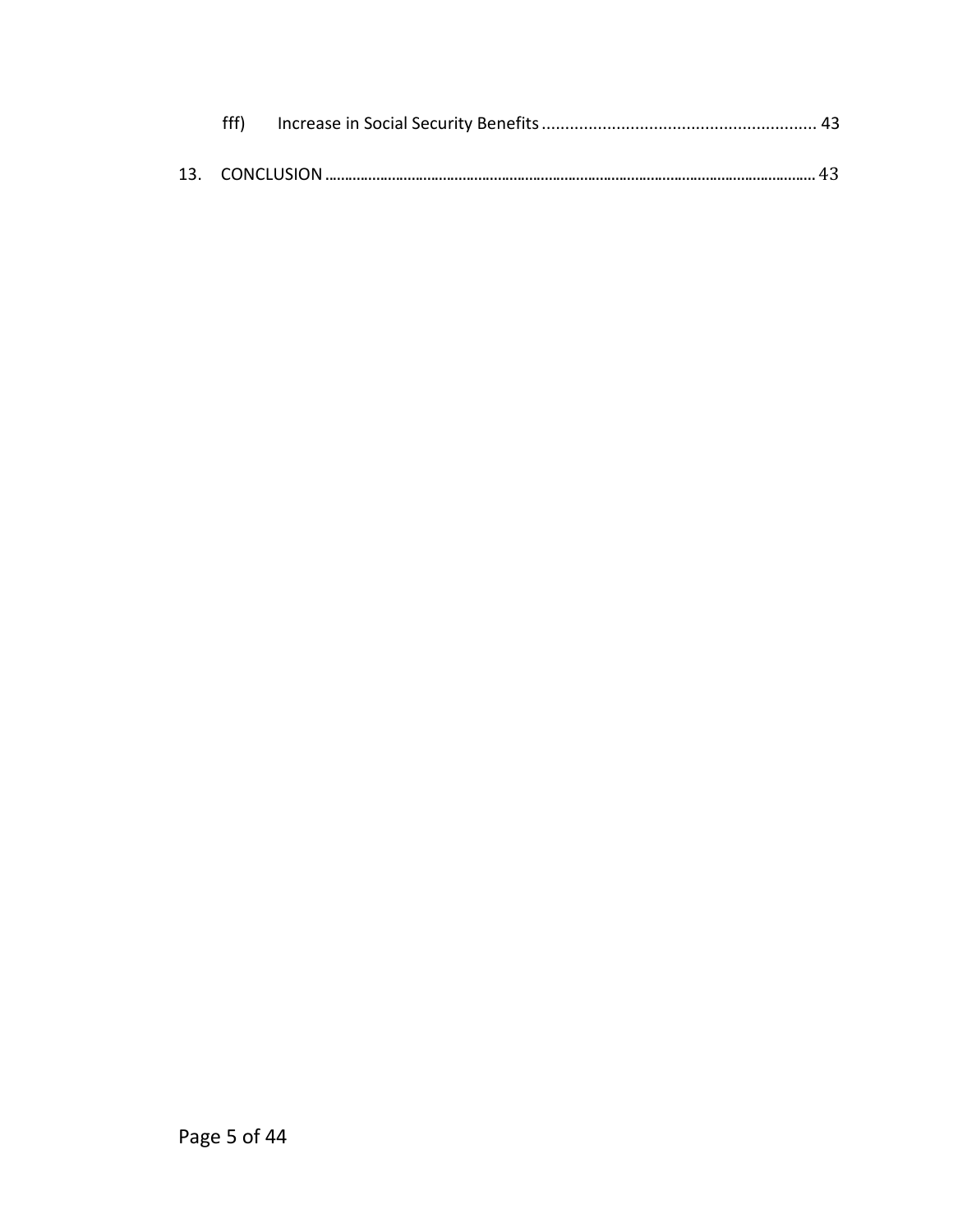## BUDGET SPEECH 2012

Delivered by the Vice-President, Minister for Finance, Mr. Danny Faure

November the 29<sup>th</sup>, 2011

Mr Speaker

Leader of Government Business

Honorable Members of the National Assembly

Fellow Citizens

## A BUDGET TO SUSTAIN ECONOMIC PROSPERITY

## <span id="page-5-0"></span>1. INTRODUCTION

Mr. Speaker, I am presenting this 2012 Budget at a time when the global economy is slowing down, when the European economy – particularly the Eurozone – is in crisis, and at a time where we have to cope with large external shocks such as the cost of fuel and food whose prices on the international market continue to sky-rocket.

As you are all aware, we need to find a strategic solution for Air Seychelles' financial woes whilst limiting the impact on the country's economy and its tourism industry.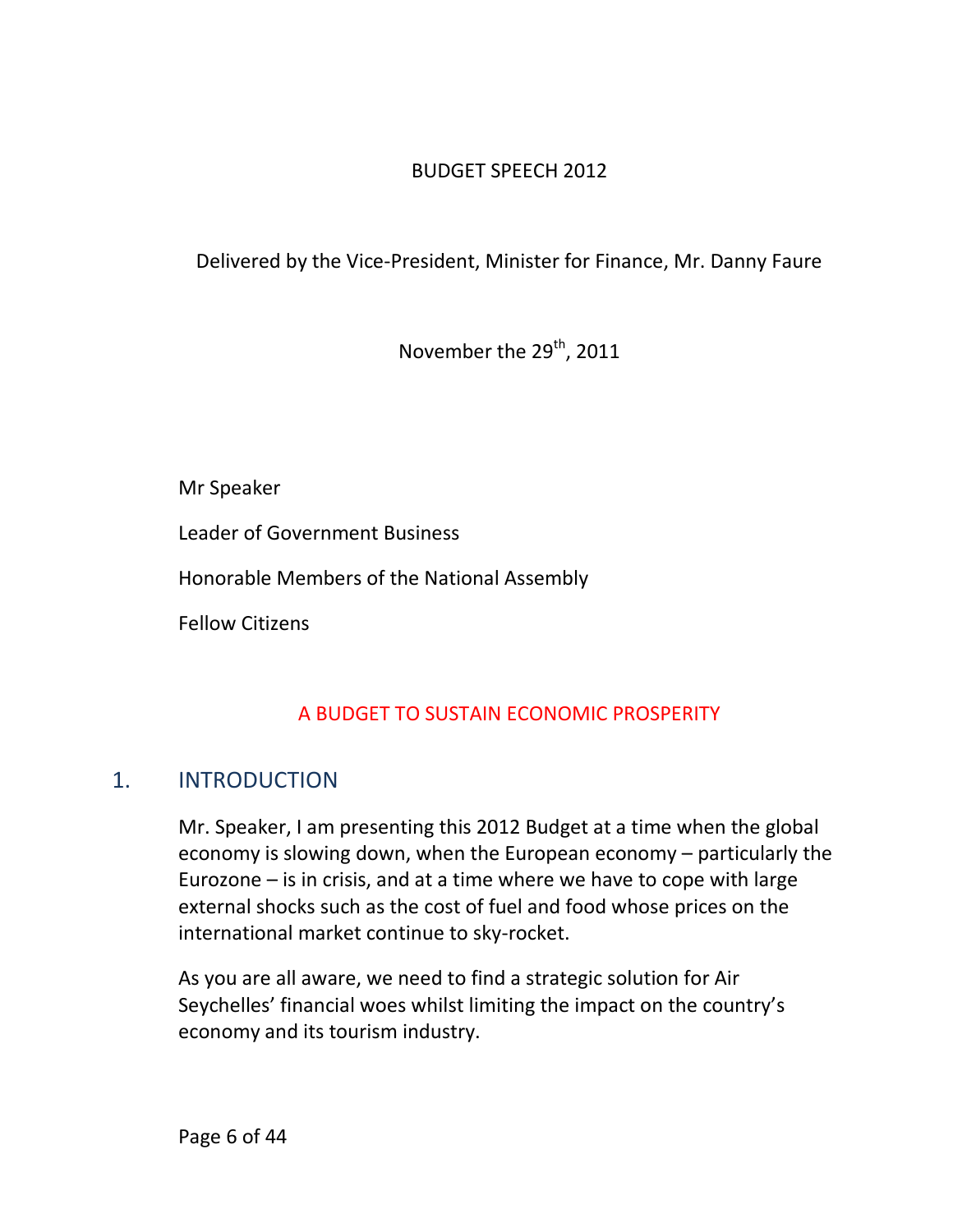Last year, I spoke of continued growth of our economy and the overall wealth of the population. This will always remain one of our core objectives.

This year, economic growth reached 5%, average inflation lower than 4%, and we remain on track to achieve a fiscal surplus of 4.5% of GDP. Our gross foreign exchange reserve level stands at USD 268m, or 2.4 months worth of imports.

The rupee has depreciated to more than SR 13 per dollar principally due to the drop in the value of the Euro compared to the dollar, and the price shock of a hike of more than 30% in international food and fuel prices.

## <span id="page-6-0"></span>2. Budgetary Performance in 2011

Our primary surplus target for this year is approximately SR 565.6m or 4.5% of GDP, a level which is high, but necessary in order for us to honour our debt repayment obligations.

Government anticipates revenue collections of SR 5.1 billion, which is SR 220m or 5% higher than forecast. This is mainly due to over-performance of Excise Tax and Business Tax.

Over-performance in Excise Tax is anticipated to be 23% or SR 75.9m on imports, and 28% higher, or SR 80m, on locally manufactured goods. Business Tax overperformance is anticipated to be more than 13% higher than Budgeted, primarily as a result of greater collection of arrears.

Government expenditure on the other hand, is expected to be SR 293.1m, or 6%, higher than the SR 4,631m initially budgeted for 2011. This is as a result of higher expenditure by ministries and departments, as well as higher transfers to the Public Sector through payments such as those to provide financial support for Air Seychelles.

## <span id="page-6-1"></span>3. Overview of the Economy in 2011

Mr. Speaker, our economic reforms in 2008 coincided with the greatest financial crisis in history. Seychelles, as all other countries in the World,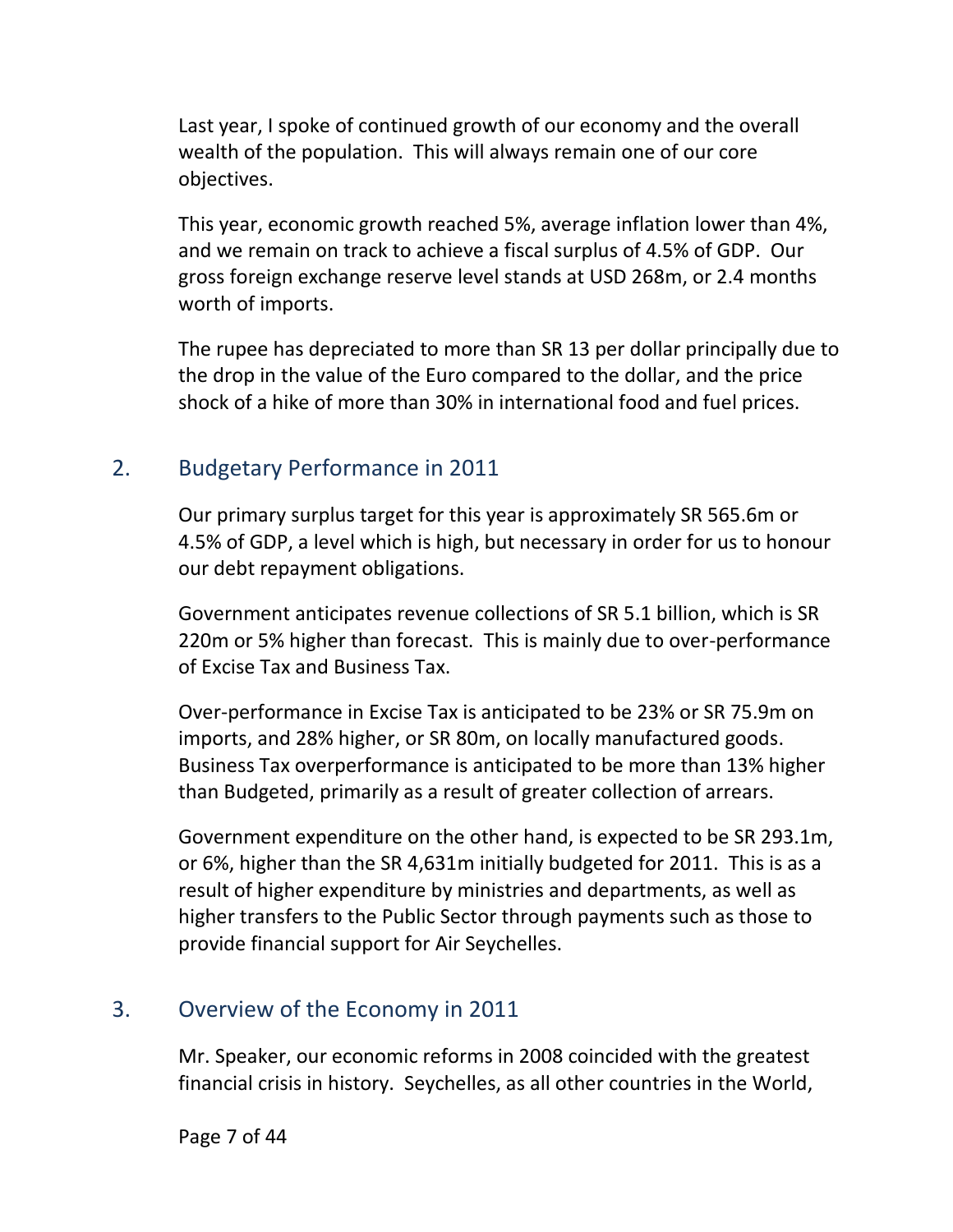has been affected by the effects of the crisis. However, despite the global economic turmoil, Seychelles' economy has remained, to date, in a state of growth and resilient despite numerous external pressures.

The International Monetary Fund (IMF), recently confirmed that the rate of Seychelles' economic growth in 2010 was higher than anticipated at a rate of 6.7%. Over and above that, the 2011 forecasts have been revised from 4% to 5%. The driving factors for this increased growth vary amongst sectors such as tourism, construction, communications, local production and the financial sector, all of which remain healthy.

For example, the number of tourists expected to grace our shores this year is anticipate to surpass 190,000 – a new record high – representing a growth of almost 11% on 2010. Revenues of the tourism sector is also expected to increase as a result, but unfortunately not at the same rate.

The production sector has also shown some encouraging positive growth results compared to 2010 numbers. In the first six months of this year, for example, domestic meat production has increased by 24% compared to the same period of 2010. A 15% increase has also been observed in the local production of soft drinks, and Seybrew's production of alcoholic drinks has also grown by 12%. An increase of 9% has also been seen in electricity production.

On the employment side, at end-June 2011, the average number of people in formal employment had increased by 11% compared to the average number employed in the first six months of 2010. Over that period, the average salary has seen an increase of 14%.

## <span id="page-7-0"></span>4. Monetary and Financial Sector Performance

Mr. Speaker, as I mentioned previously, despite our resilience in the face of external shocks, we have not been completely immune or shielded from developments in the global economy. Increases in the international food and fuel prices have had a large impact on the cost of living domestically.

Page 8 of 44 Following inflation of virtually 0% in 2010, the rate of inflation has gradually increased largely part to the developments on the international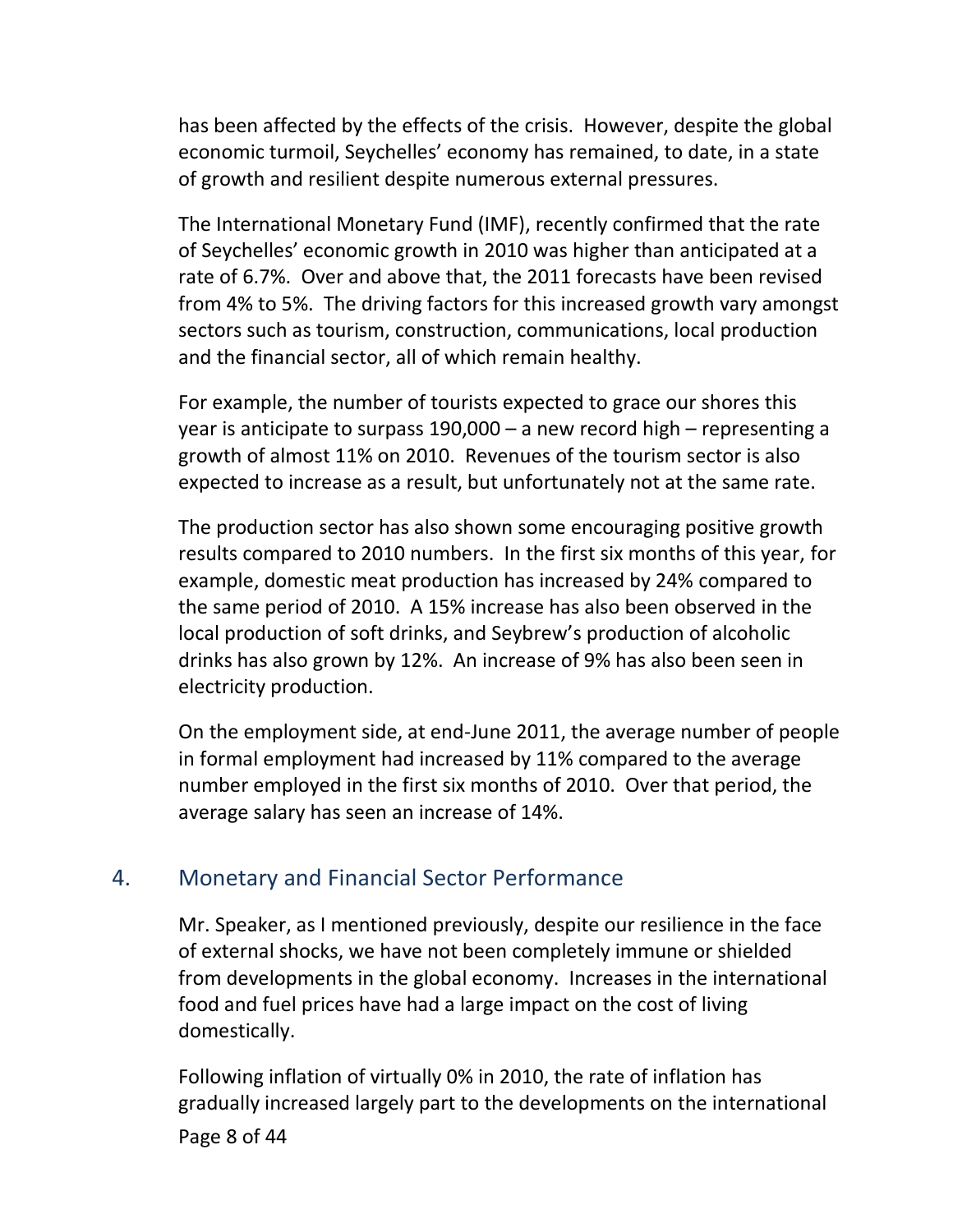markets. In October, the price levels were 3.8% higher than they had been in October 2010. Following the recent increases in electricity tariffs, we are forecasting the end of period, or December's inflation to reach approximately 4.5%. The average inflation for 2011 is estimated to be 2.4%.

All that said Mr. Speaker, things could have been a lot worse if Government and the Central Bank had not intervened. As from April this year, the Central Bank started adopting a tighter monetary policy. This was achieved through the increase in the Minimum Reserve Requirement (MRR) – which is the portion of deposits that banks need to keep with the Central Bank. The MRR was increased from 10% to 13%. Inflation is also driven by consumption. The higher the level of cash  $-$  or liquidity  $-$  in a system, the greater the risk of fueling inflation. Through the increase of the MRR levels, the Central Bank is reducing the amount of rupees in the system, thereby reducing the ability of individuals and businesses to consume.

Each loan which is approved and disbursed represents the creation of more money through what is commonly termed as the "money multiplier effect". Considering the fact that the majority of each rupee which is injected into the system is spent on imports, it is important for macroeconomic stability that the Central Bank adopts a monetary policy which is tighter when the risk of inflation is higher. This stance helps control demand for foreign exchange, reduce pressure on the exchange rate, and eventually help control inflation. Tighter monetary policy is also responsible for the rate of credit growth to be slower in 2011 than in 2010.

On our side, Government took a number of measures to control inflation. The Stabilization Fund was set up to directly mitigate against the increased cost purchasing gas and producing electricity. At an indirect level, our prudent fiscal policy has helped us control Government expenditure.

Page 9 of 44 This has been achieved despite significant pressure to contribute towards public infrastructure and other emergency situations such as the purchase of 7 reverse osmosis plants for desalination for PUC – at a cost of SR 176m – and financial assistance for Air Seychelles at a cost of more than SR 216m. I am confident that Government and the Central Bank – through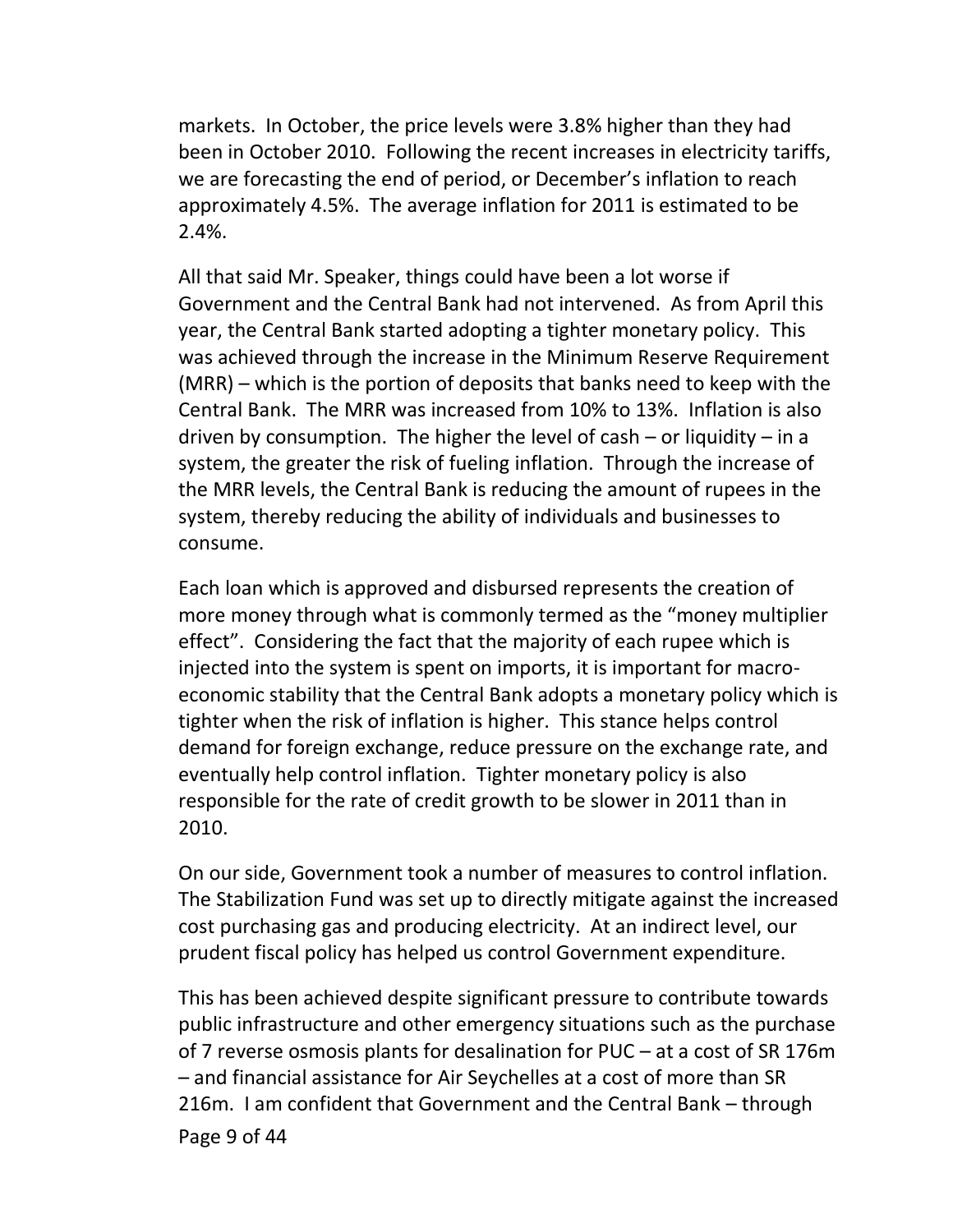fiscal and monetary policy respectively – will ensure that the cost of living can be kept to an acceptable level.

Mr. Speaker, despite prudent fiscal and monetary policy this year, there has been a lot of pressure on the external position of the country – particularly in the second half of 2011. Increased demand for foreign currency has manifested itself through a depreciation of the rupee of 4.7%, 7.9% and 7.4% against the US dollar, Euro, and Pound Sterling respectively. This has happened despite an increase in the amount of hard currency that has entered the system in 2011.

Simply put, this means that the demand for foreign currency has outstripped the availability of foreign exchange in the marker. Over and above, developments in the international values of currencies, particularly cross-rates between the Euro and the Dollar, as well as increased international food and fuel prices has put a lot more pressure on the value of the rupee.

These higher international prices have also contributed to the deterioration of our current account balance, where the deficit has moved from 24% of GDP in 2010 to be 27% in 2011.

All these developments re-enforce my message that our policies must remain prudent. Unless we reduce domestic consumption of imported goods and services, we will continue to have increased pressure on the exchange rate, and our ability to increase our international reserves will be affected.

Despite these difficult conditions, Mr. Speaker, the Central Bank has continued to increase the level of foreign reserves. Compared to USD 254m in December 2010, our stock of "gross" reserves is expected to be approximately USD 268m at the end of 2011. This will represent 2.4 months of imports.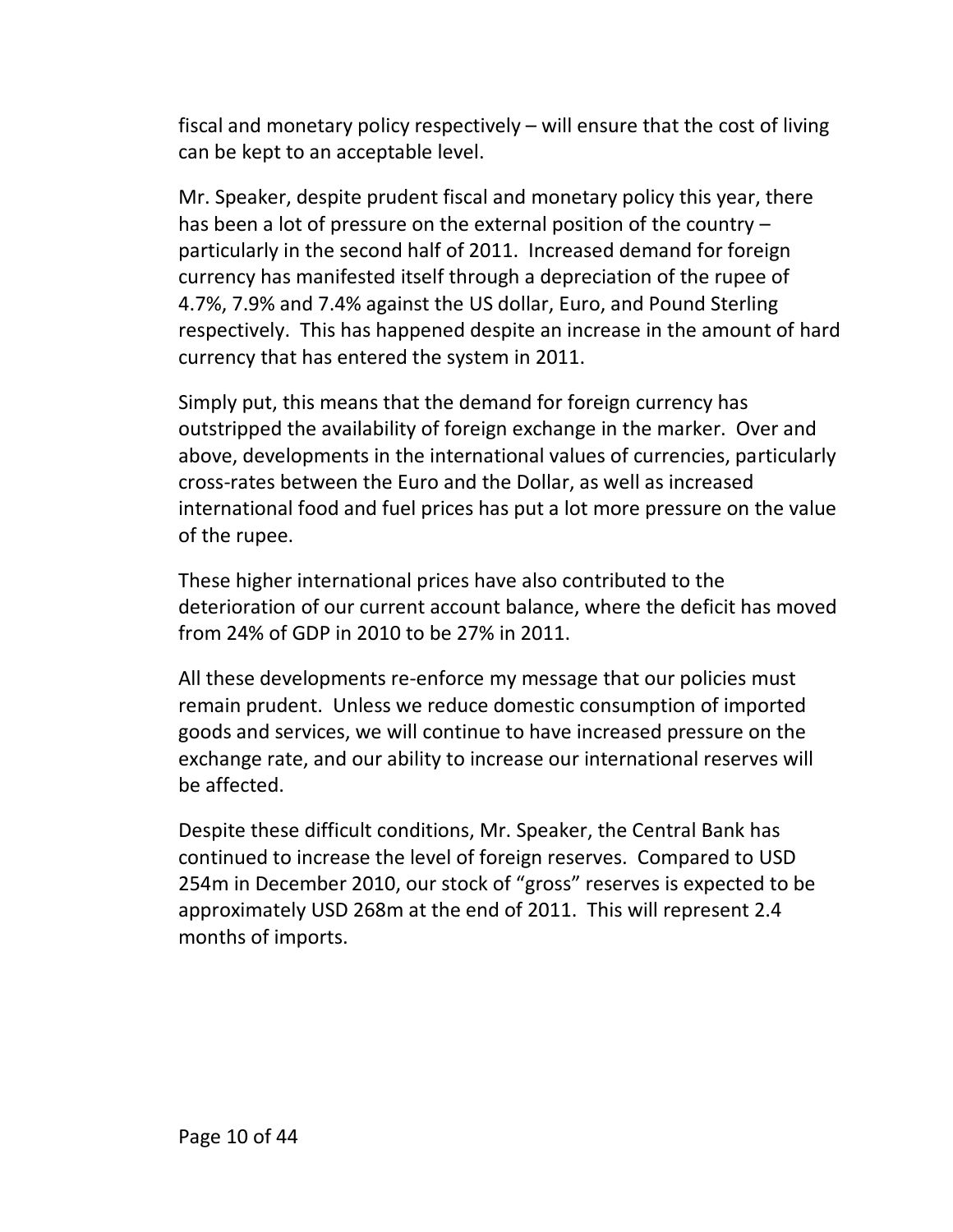## <span id="page-10-1"></span><span id="page-10-0"></span>5. Review of Key Development Sectors

#### a) Agriculture and Food Production

Mr. Speaker, this year has been a particularly hard one for the agricultural sector. The weather has been harsh, and the liberalisation of the economy remains a challenge to the farmers.

In 2008, we lifted restrictions on the importation of poultry. This increased imports from 960 tons imported in 2007, to over 2,452 tons imported in 2010. Local production on the other hand fell over the same period from 1,439 tons in 2007 to only 802 tons in 2010.

We lifted restrictions to allow a fully liberalised system whereby the population recieve a better choice, but more importantly, an affordable price.

The figures illustrate clearly the magnitude of the local market, and the potential that remains untapped by local production. In the context of a tourism sector which has grown significantly and a population which is consuming greater volumes. In this environment it is clear that a product which is reasonably priced, of good quality, and which is well advertised, will always have a market.

Government is currently carrying out the formalities to place the hatchery, animal feed factory, and abbattoir on tender early in 2012. Our intention is to allow these three units to operate in a coordinated manner whereby they will complement one another's activities.

We hope that this will allow farmers to continue and increase production as well as employment in the sector in an effort to increase food security.

<span id="page-10-2"></span>b) Financial Sector

Mr. Speaker, the reform of our financial sector remains one of our priorities. Our Government took a major step in this direction earlier this year through the partial privatisation of the Seychelles Savings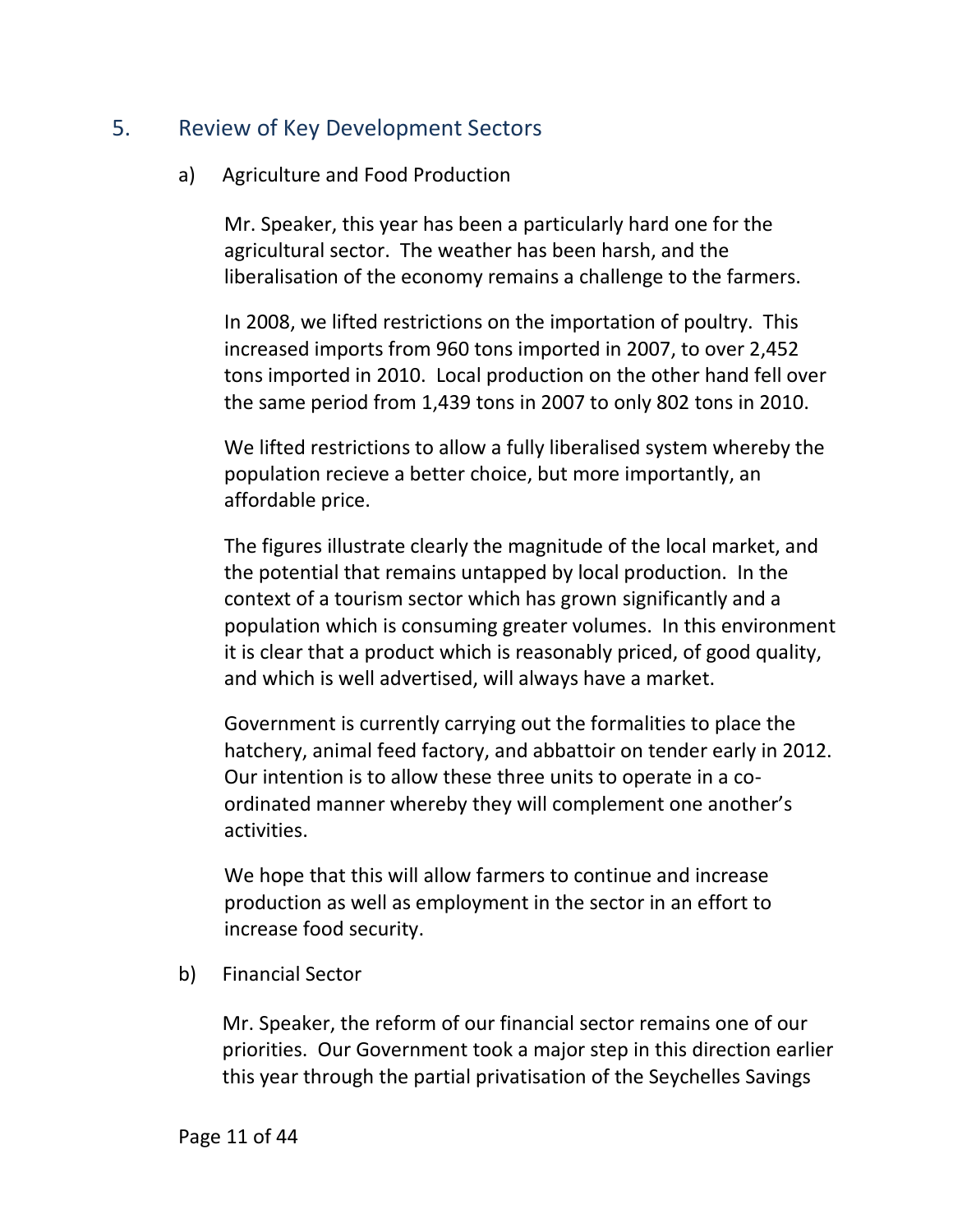Bank (SSB). Today, 23% of the SSB belongs to the clients of the Savings Bank.

The Central Bank will continue in its role as "avant garde" in the reform and development of our financial sector. Several amendments to the Financial Institutions Act – the law governing the functioning of financial institutions – will be presented to the National Assembly before the end of the year. These amendments will bring a number of benefits to individuals and the private sector, and hopefully spur competition between the banks.

In 2012, Government will present a number of bills to the National Assembly addressing company law, such as the Companies Act, to help improve the legal framework within which businesses operate and to address the recommendations of the OECD report on Seychelles.

The new laws which we will present to the Assembly will include a new Companies Act and a new Legal Practitioners' Act.

We will continue without effort to set up more bilateral treaties on information exchange and place more effort on the drive to get Seychelles' review by the OECD to reflect greater progress on our behalf.

We will also continue with our efforts to sign even more Double Taxation Agreements and others which protect investments. We currently have 37 DTA's, of which 15 are already fully operational.

<span id="page-11-0"></span>c) International Business Sector

2011 has been yet another successful year for the "Offshore" sector. SIBA has reported a profit of SR 61m for the year, compared to SR 52m last year. Its core activity remains the registration of international business companies. In the event that its current rate of growth continues to the end of the year, SIBA is anticipated to have over 100,000 companies registered on its books before the end of December 2011.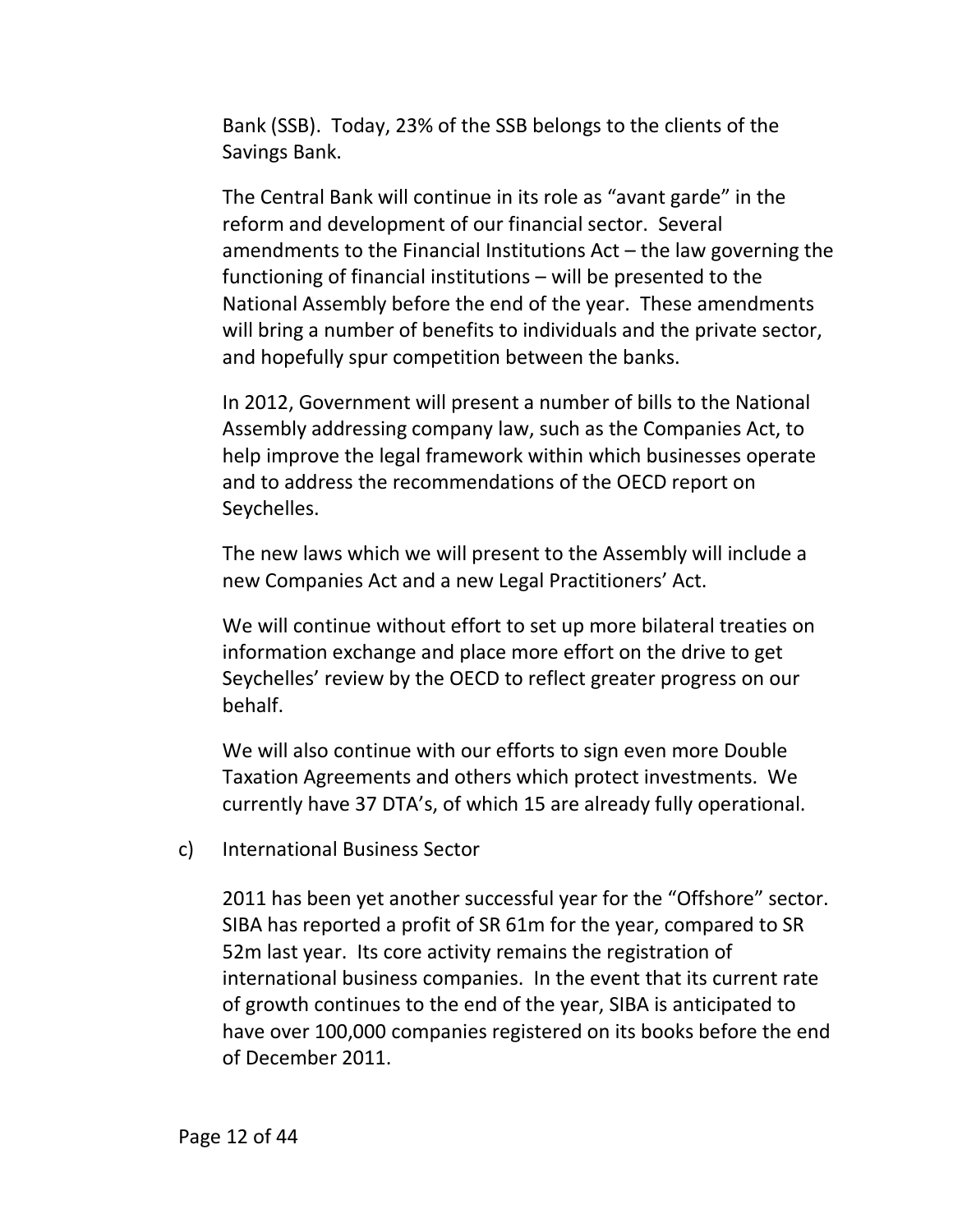SIBA will continue with its work to improve the legal framework and to ensure that Seychelles always remains a credible jurisdiction which follows international norms and obligations.

<span id="page-12-0"></span>d) Fisheries

In 2011, construction work was completed on the restoration of artisanal fishing pier at the Old Port. The fishing pier had suffered extensive damage following the December 2004 tsunami. This restoration project was financed by a Development Grant from the Japanese Government through the World Bank and has cost SR 23m.

The project has helped the fishermen with more space, increased manouvrability and unloading space, all of which increase their operational efficiency.

Mr. Speaker, the presence and threat of piracy continues to hinder our fishing industry. Since 2008, we have seen a reduction in artisanal fishing activity. As I speak, a number of fishermen are reluctant to go fishing due to the risk of being attacked by pirates. This has reduced the tonnage of fish caught by artisanal fishermen from 4,500 tons per annum to 2,500 tons in 2010.

This trends also shows itself in the figures for semi-industrial fishing where the total catch has reduced from 330 tons in 2009 to 295 tons last year.

In the meantime, SFA is developing a mariculture project which should be completed by the end of 2012. SFA will invite all local businessmen to consider these possible alternative techniques during this difficult time.

The number of vessels licensed to fish in our waters has also reduced. In the first six months of 2011, industrial fishing vessels in the Western Indian Ocean caught 15% less fish than in the same period of last year. There has also been a 16% reduction in the tonnage of fish that have been trans-shipped or offloaded at Port Victoria in 2011.

Page 13 of 44 During the first 6 months of 2011, reciepts have been USD 45.6m.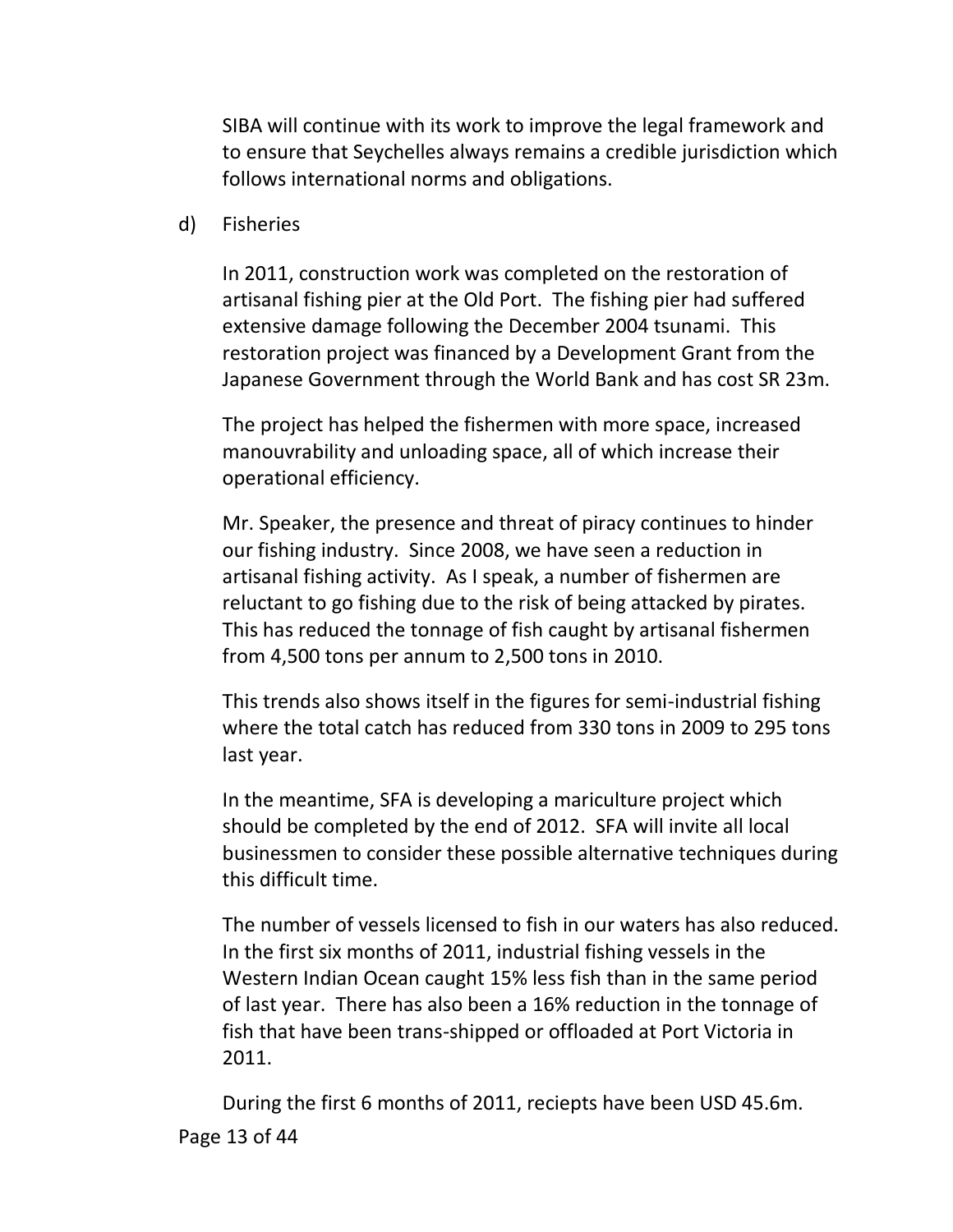It is important that SFA and all the agencies which are responsible for the management of this resource take the leading role in ensure that we exploit the resource sustainably.

This resource represents the livelihoods of a number of families, and it is also our role to supply the population with its supply of fresh fish at an affordable price.

<span id="page-13-0"></span>e) Tourism

Tourism is the country main foreign currency earner. We estimate that the sector will bring in USD 290m in 2011. As I am sure you are all aware, tourism remains the biggest employer, with 25% of the workforce. We currently have 21 large hotels, 132 small guesthouses, 118 car hires, 84 boat charter companies, and 48 restaurants to name but a few activities where Seychellois are active in the sector.

This year, we will see the total number of tourists to our shores go over 190,000. This represents an annual growth rate of more than 10%. However, it is to be noted that their average length of stay has reduced by 5%, or by half a day.

Despite the reduction in length of stay, the average number of beds in hotels and guesthouses over the first six months of 2011 has increased by 4.6% compared to the average for the same period in 2010. This illustrates the level of confidence being shown by the private sector in the continued growth of the tourism sector in the future.

Aside from length of stay, we have also seen numerous new challenges such as the Eurozone crisis, which we feel is responsible for tourists spending almost 10% less euros per head in 2011 compared to 2010 whilst on holiday here. I am convinced that if we continue to develop various services and value added products, the amounts that tourists spend will increase.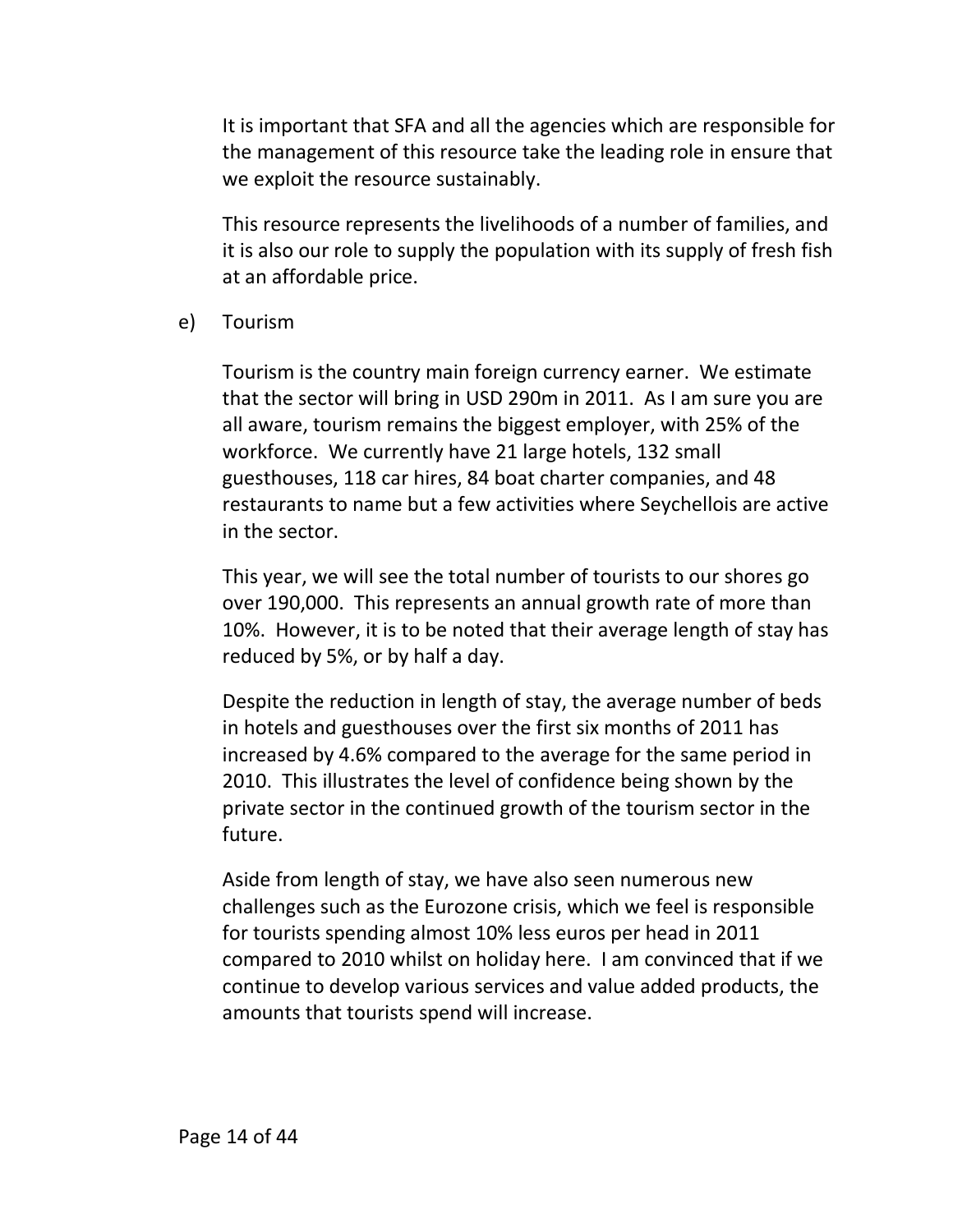#### <span id="page-14-0"></span>f) Air Seychelles

In the past 30 years that Air Seychelles has been in operation, the commercial environment in which it operates has evolved. At the time it started, our tourism sector was still in its infancy. Over time, our tourism sector has grown, and we took a conscious decision to allow the tourism sector to develop its full potential. Development of the tourism sector is the development of the economy. In return, this means the development of our people. During this time Air Seychelles has also invested a lot in its human resources, i.e. in the development of our Seychellois.

In order for us to grow the economy, we had to increase the number of tourists that came here. In 2007, we recieved 161 thousand tourists, and in 2008 only 158 thousand. In 2011, we anticipate the arrival of 190 thousand tourists.

This implies that the number of tourists has increased by more than 20%, and tourism is currently employing more that 10,000 people. This increase has been possible because we took the decision to search for more airline companies from more countries to fly to Seychelles.

Meanwhile, in the past two years, the cost of fuel that Air Seychelles has had to pay SEYPEC has moved from USD 1.4m in October 2009, to USD 1.5m in October 2010, and was USD 2m in October 2011. And this was despite the fact that over the same period its volume of consumption had reduced by 13%.

Seychelles is facing increased competition from other destinations, and the importance that tourists place on flexibility of their mode of transportation has increased. Mr Speaker, Government has facilitated the financing of more that SR 445m to Air Seychelles between August 2010 and December 2011.

We are now in a position whereby Air Seychelles can no longer survive on the same business model. Air Seychelles is now adopting a new model. Often times over the lifetime of a business, in the face of new challenges and external conditions outside the control of the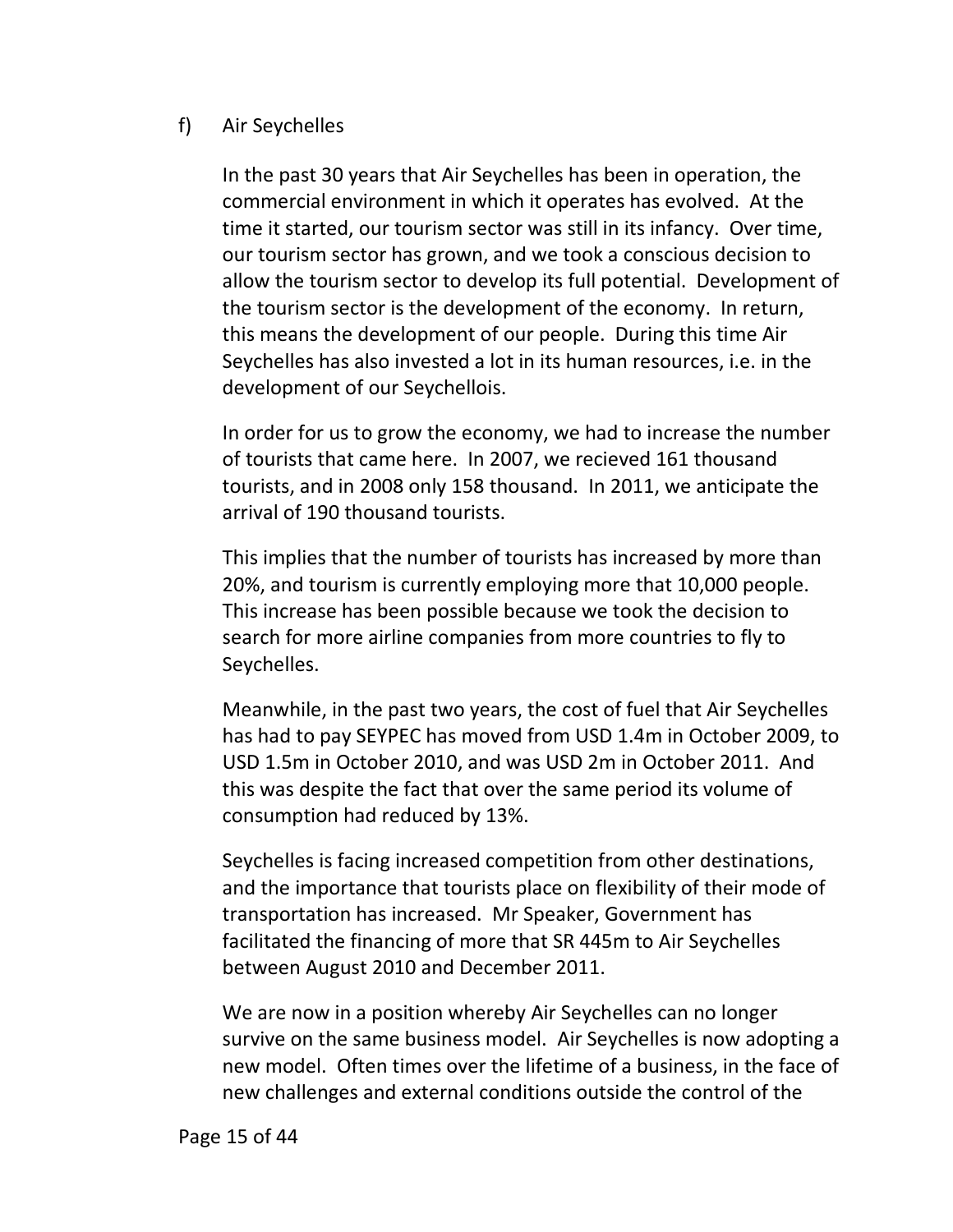business, the business needs to take a strategic decision to take a step back, in order to allow it the possibility of strong future growth and progress.

I acknowledge the fact that this is a difficult time for all of us, particularly the staff of Air Seychelles, but I am also aware that the Government is doing everything in its power with regards to the employment of these staff.

<span id="page-15-0"></span>g) Petroleum Exploration

Our efforts to find oil in our waters has accelerated. "WHL", the Australian company which took one of our concessions, has said that the results are encouraging, and has committed to start drilling by 2013 at the latest.

"AFREN", a company listed on the London Stock Exchange has purchased a 15,000 km<sup>2</sup> concession to carry out another seismic survey in the next few months (December 2011 and January 2012) for it to plan its drilling activities. They will soon be finalising their analysis which will allow them to make an offer for new concessions early in 2012.

## <span id="page-15-1"></span>6. Investments in Public Infrastructure

Infrastructural projects financed under the Capital Budget will amount to a sum of SR 890m; and there will also be Development Grants to a tune of SR 248m which will go to PUC, SFA and SBC for development projects.

<span id="page-15-2"></span>h) Schools

The tender process is being finalised for the completion of the construction of a crèche and primary school on Perseverance Island, which is being financed by BADEA and OFID. Construction is expected to start early in 2012.

Provisions have been made to launch a second tender for the construction of a secondary school on Perseverance.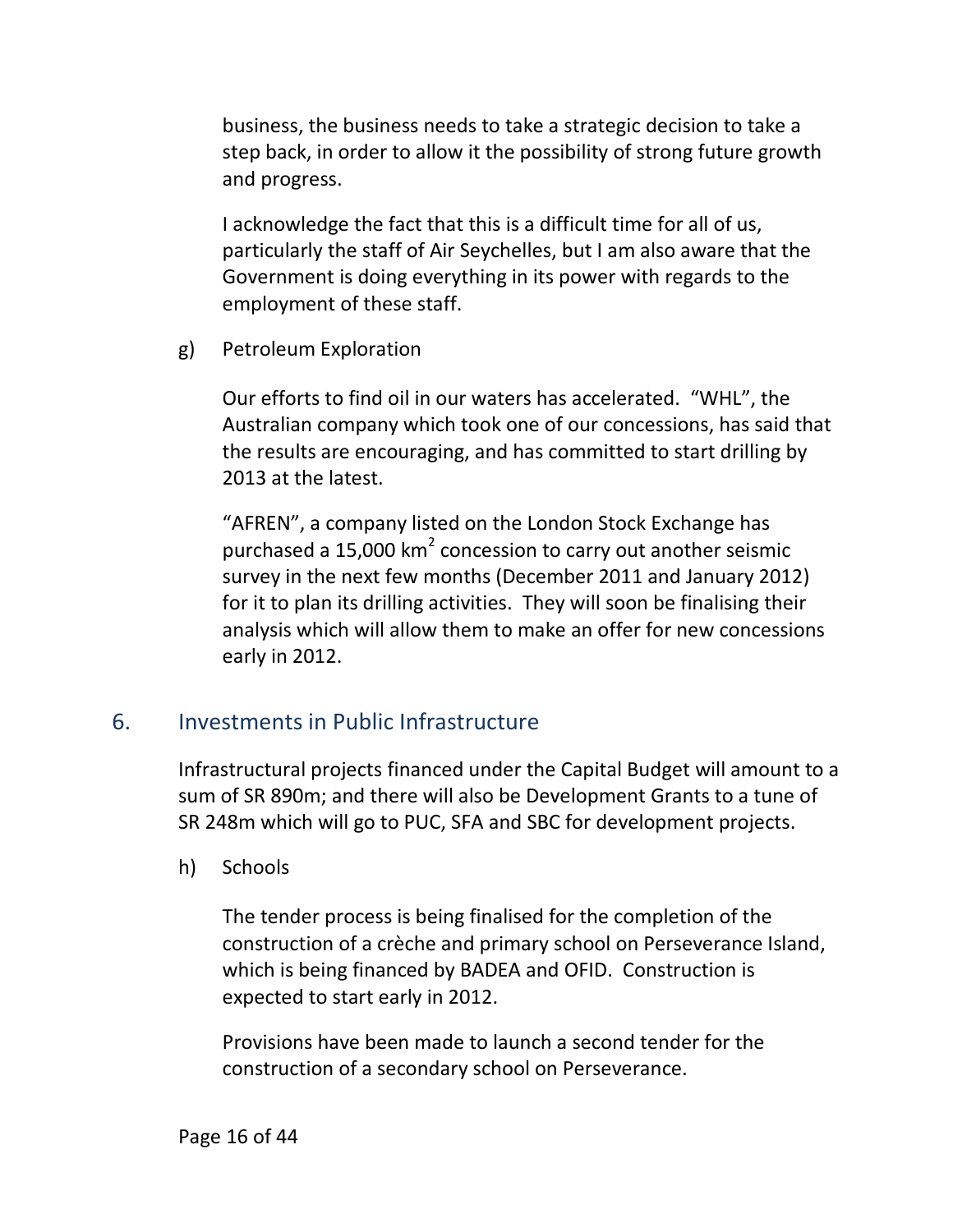Provisions have also been made for the planification of the construction of two new schools, one at Cascade, and the other at La Rosiere.

That total cost for capital projects for schools in the 2012 budget is SR 120m.

<span id="page-16-0"></span>i) Roads and Traffic

In 2012, a total of SR 25.1 m will be spent to complete ongoing projects as well as starting, and completing, a host of new projects.

Some of these 2012 projects include the installation of more traffic lights in Victoria, erections of crash-barriers and other safety equipment such as traffic mirrors and road signs. The Budget has also made provisions for new bus-shelters and lay-by's.

<span id="page-16-1"></span>j) Public Utilities

A total of SR 200m is being proposed for PUC capital projects for 2012.

This will include SR 44.5m to cover electricity-related projects including a new generator for Praslin.

Numerous projects have also been scheduled for implementation in 2012 to a total value of SR 96m. These projects include:

- Repairs of water treatment stations for a sum of SR 11m
- Repairs and replacements of leaking pipes for a sum of SR 17m
- Increased capacity of pipe work connecting Salazie to Rochon Dam for a sum of SR 3m
- Water catchment project at the O Morne Glacis area for a sum of SR 1m
- Water catchment project at Fond des Lianes, l'Ílot Glacis for a sum of SR 1.2m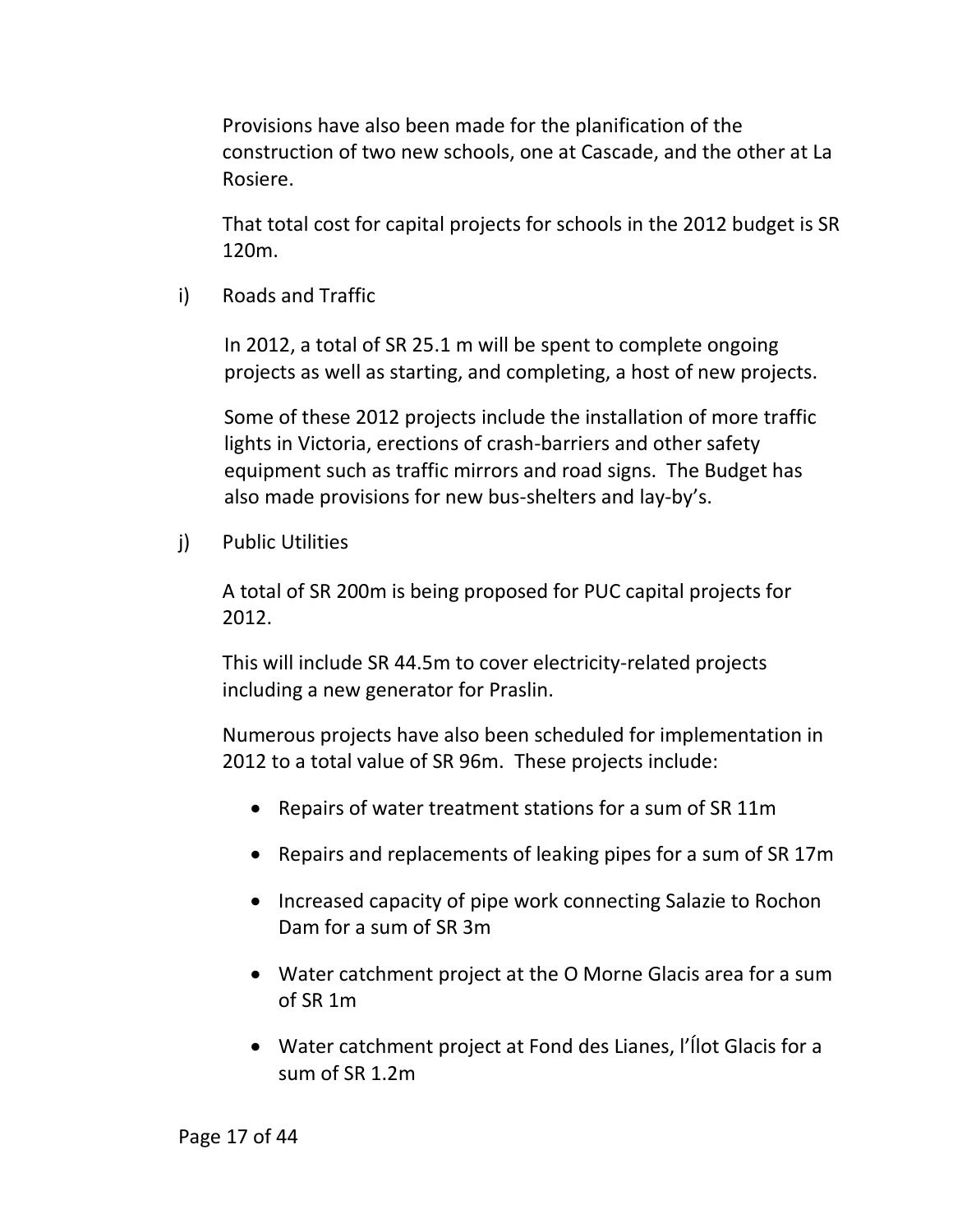- Pipe replacement projects for North East Point for a sum of SR 600 thousand.
- Project to install a pump, tank and pipes at Vilaz Roz, Baie Ste. Anne Praslin for a sum SR 1m
- Repairs to the water catchment area at Upper Capucin, Kap Lelefan for a sum of SR 600 thousand
- Water tank project for La Digue for a sum of SR 2.25m

PUC is also proposing a sum of SR 20.5m for a sewerage project on Mahe.

<span id="page-17-0"></span>k) Housing

Government remains committed to ensuring that all our citizens have access to adequate housing.

This year, the Ministry for Land Use and Habitat completed a total of 331 houses/units (including 79 in various districts, and 252 on Perseverance Island). The ministry also completed the construction of access roads which allowed the delivery of 22 new plots of land. Supporting infrastructure projects have also been completed in a few areas where land had already been allocated. These projects have benefited approximately 20 plots. In an effort to promote private sector business development, tenders will also be launched for commercial developments on Perseverance Island.

Next year construction on Perseverance Island will continue, and Government is expected to complete another 250 houses on the island. At a district level (notably Carana, Corgat Estate and Les Mamelles) Government is expected to deliver another 60 units.

Government is also ploughing ahead with work for infrastructural developments on Eve Island and address certain sewerage problems in a few Government housing estates.

The Government also anticipates completion of the project for road building at the Ex-Deltel Land Bank.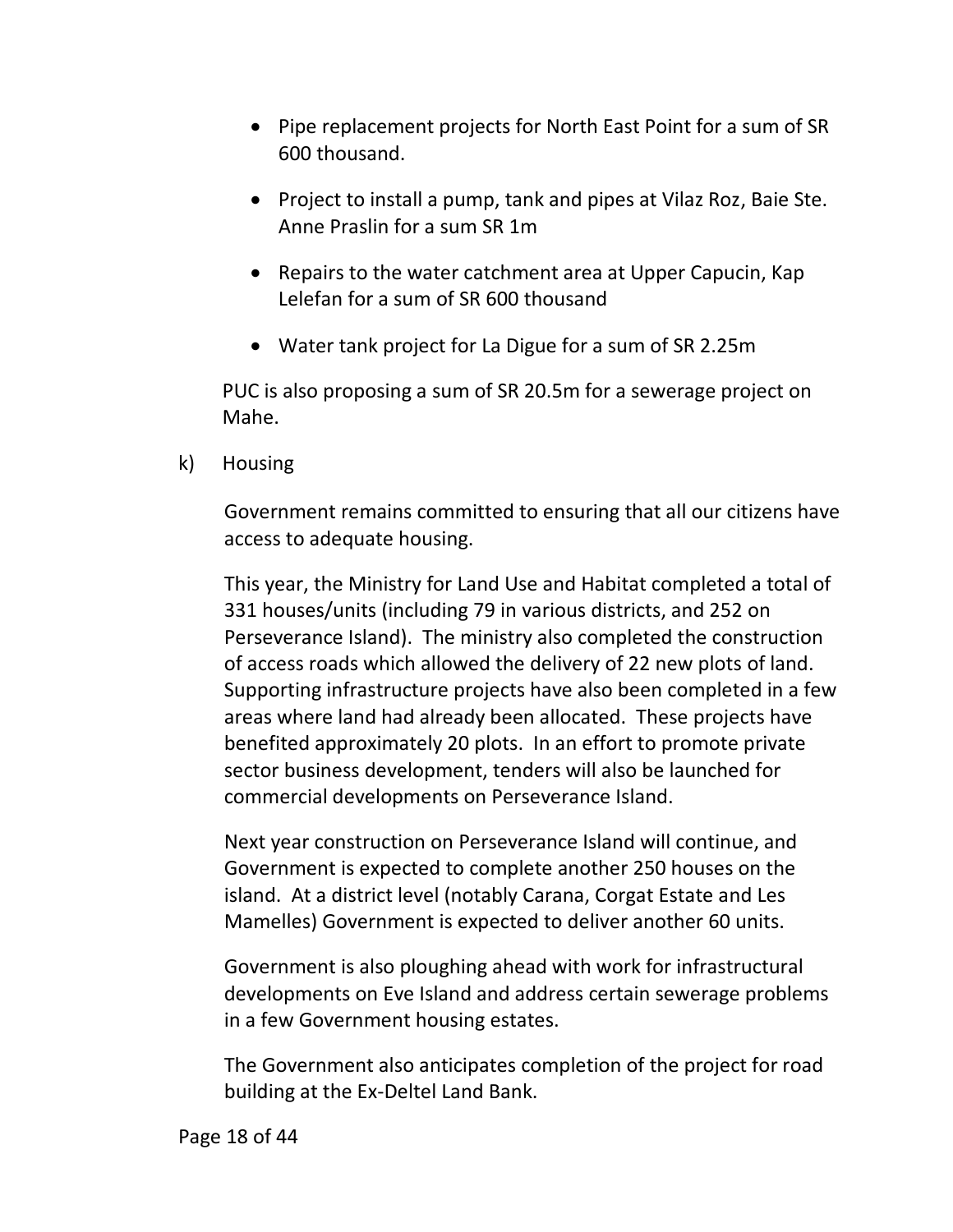<span id="page-18-0"></span>l) Essential Services

Provisions have been made to improve the fire-fighting services on the islands of Praslin and La Digue. Both projects should be completed in 2013.

The 2012 Budget makes provisions for the Seychelles Fire and Rescue Agency to purchase in a new Heavy Duty Fire Tender in 2012, and another in 2013.

The Budget has also made provisions for our first Command Centre for the Department of Risk and Disaster Management. This will give us scope to better co-ordinate rescue operations and emergencies, especially those following natural disasters. The centre will be cofinanced by the European Union and the Government of Seychelles.

<span id="page-18-1"></span>m) SEYPEC's Storage Capacity

Seypec is already underway with the implementation of its project to increase its storage capacity of LPG. This project is cost 1.8 million euros and will allow the company to stock an extra 1,950  $m^3$ , or a total storage capacity of almost 8 months worth of consumption.

<span id="page-18-2"></span>n) Reclamation

During the last reclamation project which built a number of the islands I have referred to in this Speech, we built a stockpile of more than 4.8 million tons of coral fill. Over the last 12 years, consumption of coral fill by the private sector has been almost 400,000 tons per year. Hence, the stock has been almost completely consumed.

As you will have seen, works have started already to create the new stockpiles. Upon completion of the project, we will have a stock of 800,000 tons on Íle du Port, and a further 160,000 tons on Eve Island next to Praslin. On Praslin, the benefits of this project are twofold as the dredging is also helping enlarge the Baie Ste Anne pier.

Government is investing a total of SR78m to pay for the dredger and a further SR7m for other costs associated with the dredging activity in 2012.

Page 19 of 44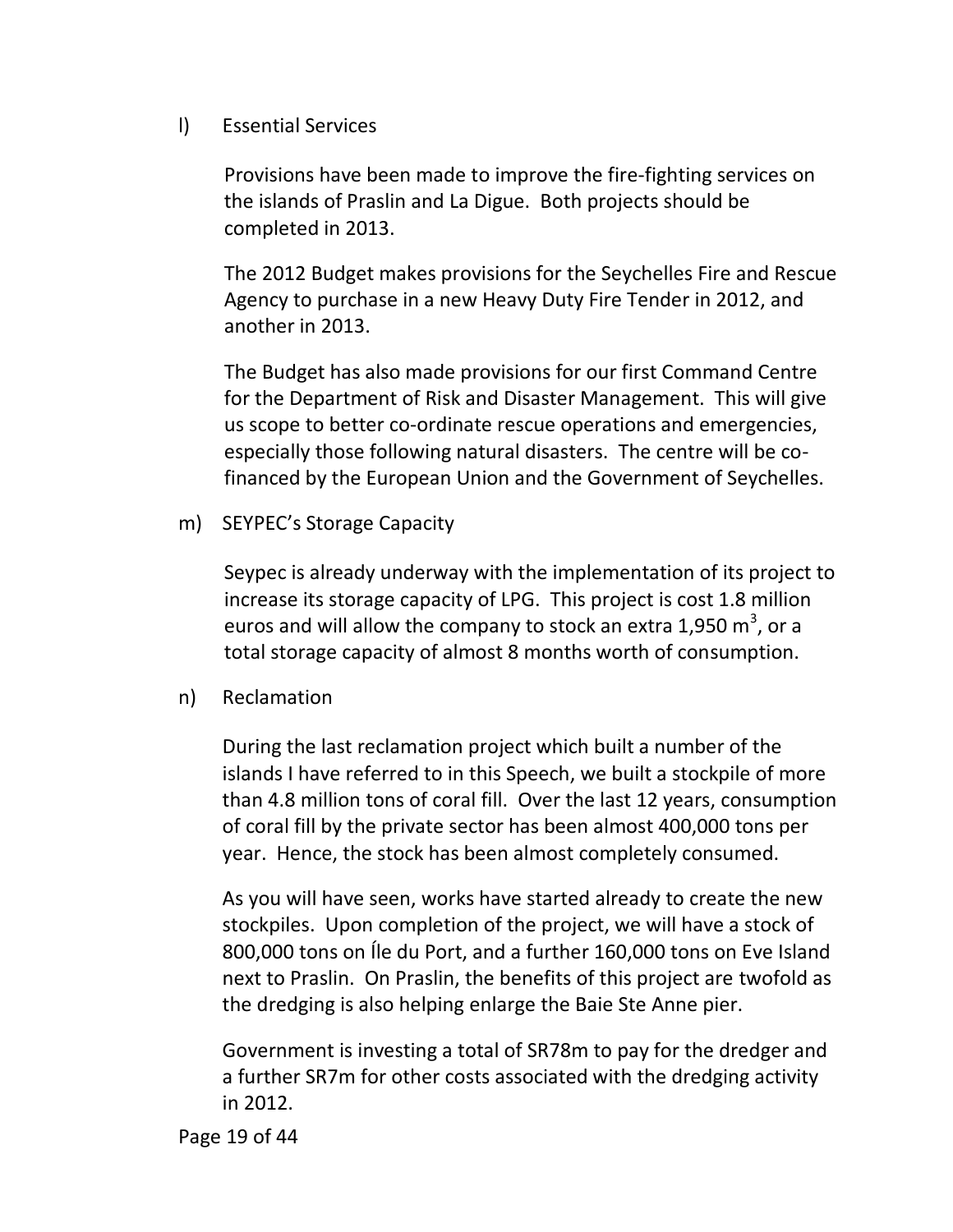#### <span id="page-19-0"></span>o) Fisheries

In 2012 the Seychelles Fisheries Authority will construct a sales stand, or market, and other facilities for fishing at Roche Caiman to make the area more hygienic and make it easier for the fishermen to moor their boats. A sum of SR 1.1m has been earmarked for the project.

Other infrastructural projects will include processing plants at Bel Ombre and Providence on Zone 6 to allow for value addition processes to take place. These projects were recently tendered and plans are being finalised for their implementation. The projects are scheduled to be completed over the course of 2012.

The construction of a fuel depot for Providence on Zone 6 is at an advanced stage. The project is expected to benefit the fishing community and facilitate their activities. All these projects are being financed by the European Union under the fisheries partnership agreement.

SFA is also working with the fishing community of Praslin to develop and improve their current facilities.

<span id="page-19-1"></span>p) Submarine cable system for Telecommunications

During the course of 2011, we have seen a lot of investment in the telecommunications sector. Currently we have approximately 135 mobiles registered for every 100 inhabitants in Seychelles. This is partly why we had to change from a 7-digit system to a 6-digit system.

In 2012, we will see one of the biggest telecommunications project in our history be completed. This will be the installation of a submarine fibre optic cable between Seychelles and Tanzania. It is a Public Private Partnership project, and along with the private sector, we will be investing USD 36m. We are using equity from Government and two telecommunication companies, as well as loans from the European Investment Bank and the African Development Bank. The project will become operational towards the end of 2012.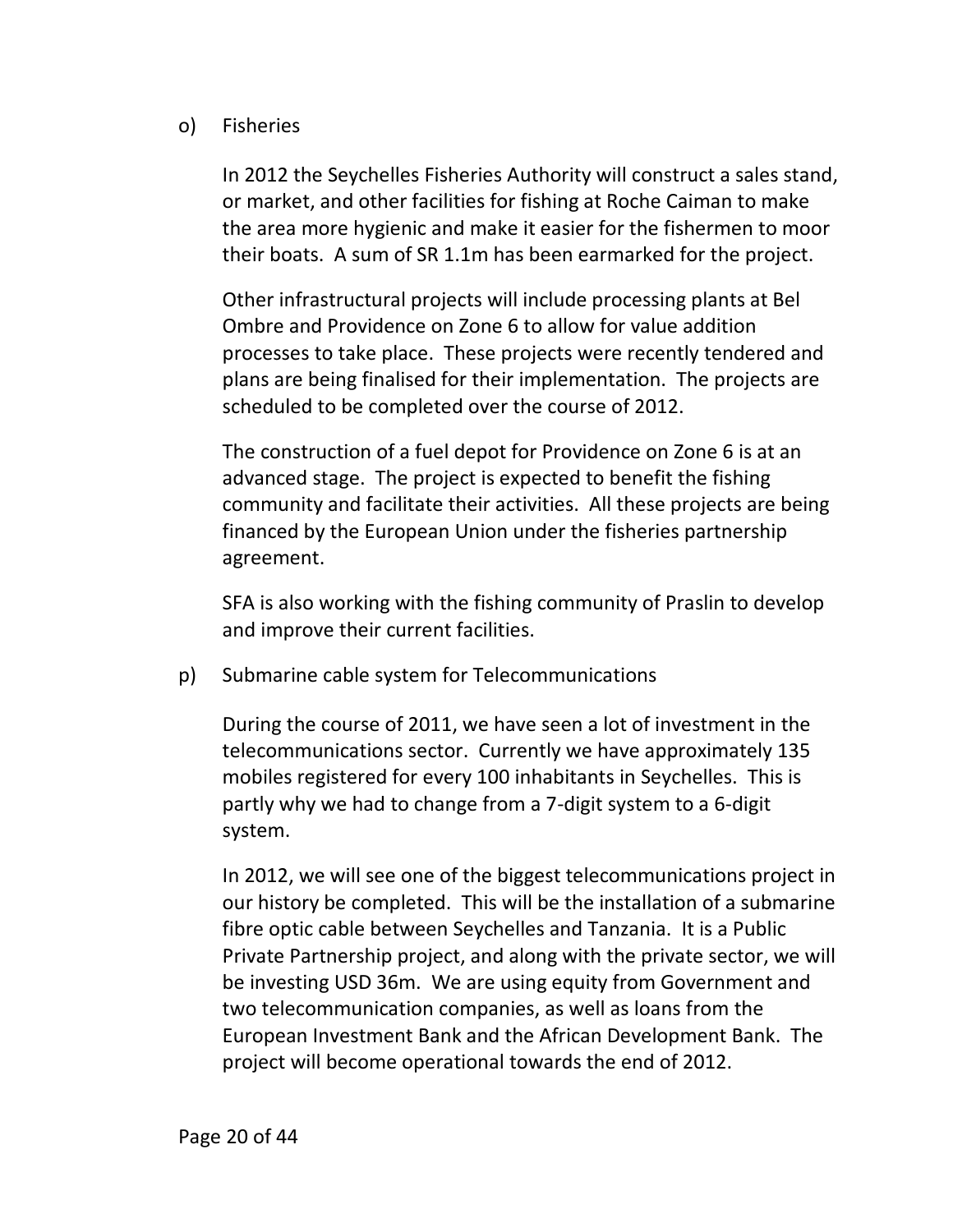The Government will continue to strive to find ways to modernise our ICT infrastructure to ensure that the country can bring the best telecomm facilities to households, schools and the workplace.

<span id="page-20-0"></span>q) Seychelles Tourism Academy

A tender has just been completed for the construction of a new building for the Seychelles Tourism Academy. The project is estimated to cost SR 98m and will be financed jointly through a loan from BADEA and a contribution from the Government of Seychelles.

<span id="page-20-1"></span>r) Agriculture Laboratory

A provision of SR 4m has been made for the construction of a soil laboratory for the Seychelles Agricultural Agency. This will help the Agency offer a better service to more farmers and members of the public in a bid to encourage local production.

<span id="page-20-2"></span>s) Naval Base

A new base which cost USD 15m has been completed on the Íle du Port. The project was funded by a grant from the Abu Dhabi Government.

<span id="page-20-3"></span>t) Judiciary

The construction of the "Palais de Justice" has started and is expected to be comple in the first quarter of 2014. This project is being financed through a grant from the Chinese Government.

<span id="page-20-4"></span>u) New Landfill

The new Providence Landfill is being financed by the European Union for a sum of €2.2m and the Government of Seychelles for SR15m. The landfill is due to become operational in the coming months.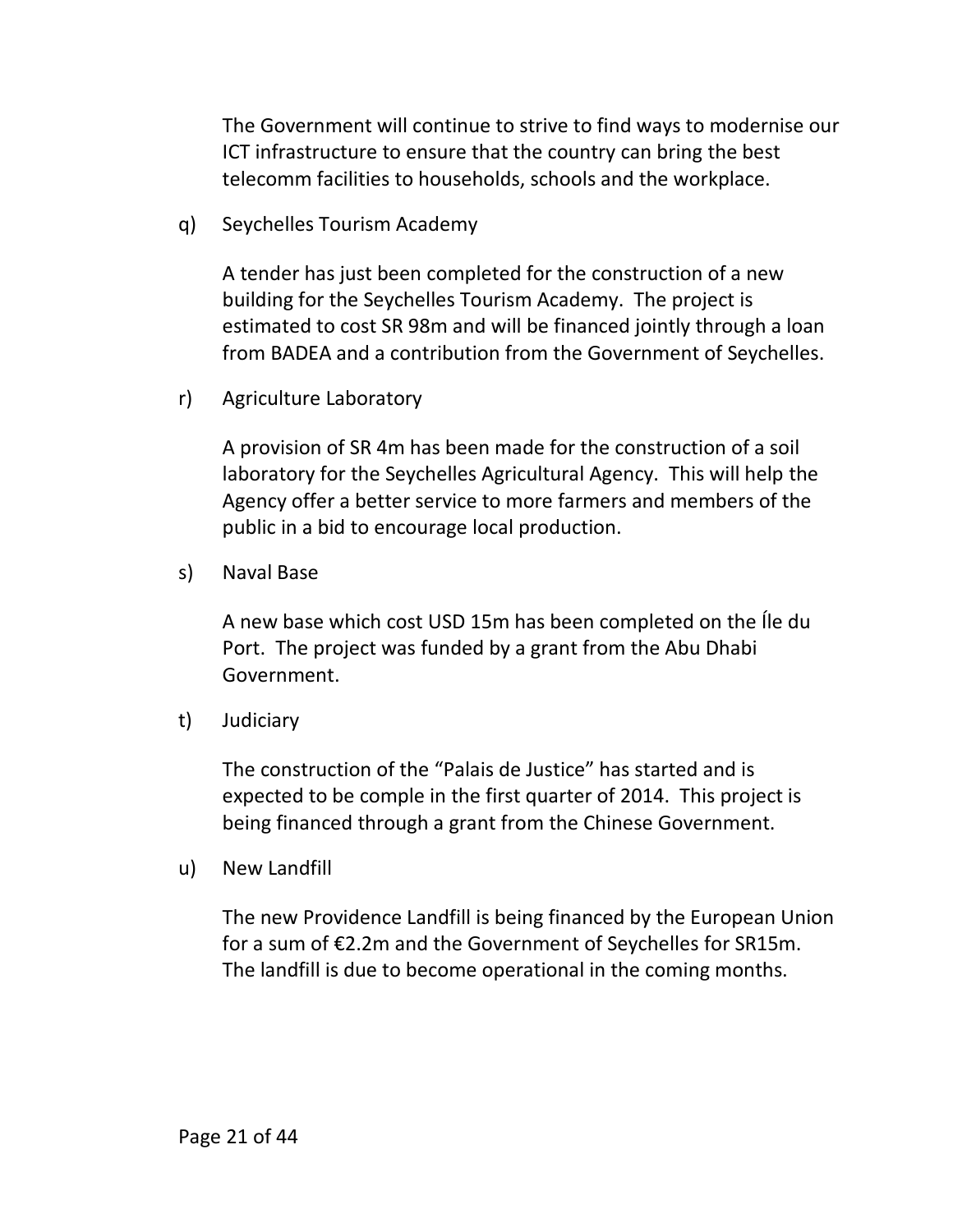#### <span id="page-21-0"></span>v) Community Projects

The 2012 budget makes provision for an allocation of SR30m for small projects in the districts to benefit the community at large. This is reflected in a 50% increase over the budget allocation in 2011.

## <span id="page-21-1"></span>7. Medium Term Projections

The economic outlook for 2012 remains positive. Considering the uncertainties and prolonged recession in Europe, we are forecasting a growth rate of 4% next year. We forecast that our nominal GDP for next year will surpass 1 billion dollars.

Our inflation rate is forecasted to be at 3.5%. On the external sector, we forecast a reduction in our current account deficit to 20% of GDP. Gross international reserves are forecast to increase to USD 283m, or the equivalent of approximately 2.6 months of imports.

Mr. Speaker, despite these positive and encouraging forecasts, economic growth will be suppressed if the conditions in the Euro zone deteriorate further.

Mr. Speaker, it is important to note that despite the Central Bank having increased International Reserves, our efforts to maintain a solid base of reserves must continue. We are currently still short of the 3-month equivalent of imports that are recommended by international best practise.

Another threat with which we are faced is piracy. We need to be realistic and accept this to be a problem which will not be solved in the near future. The costs of surveillance and the costs for protection of the boats to the economy will remain for the medium term at least.

Despite the fact that Foreign Direct Investment has been slowing down, there are currently two large hotels under construction. Their presence gives us hope that our tourism numbers will continue to grow over the medium term.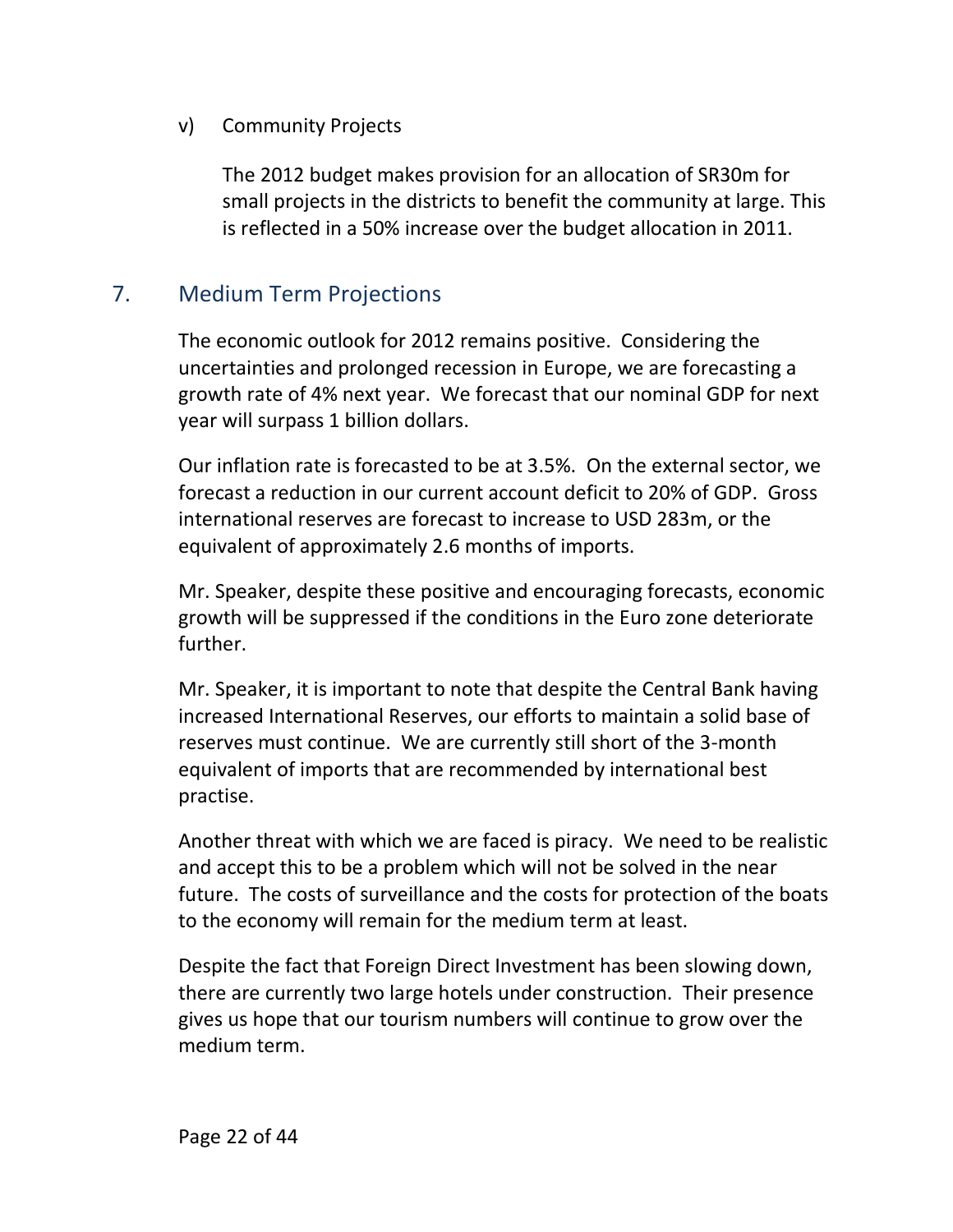The submarine cable's presence next year will also play a huge role in diversifying our economic base and creating new avenues for economic growth.

In the medium term, we forecast that our economic growth will return to a rate of 5% in 2013 and 2014. However, by virtue of being a small island state with an open economy, we will permanently remain extremely vulnerable to external developments.

## <span id="page-22-1"></span><span id="page-22-0"></span>8. BUDGET 2012

w) Principal Objectives

The principal objective of Budget 2012 is to :

- Consolidate our fiscal position to attain a primary surplus of SR 642m
- Consolidate the social program of government
- Re-invest in infrastructure to support economic growth
- Invest in programs and projects that will improve the lives of our citizens
- Honour our debt obligations, upon which interest payments alone will come to SR 381m in 2012
- <span id="page-22-2"></span>x) Main Revenue Lines

In 2012, Government forecasts collections of SR 5 billion, exclusive of grants. This represents an increase of SR 324m or 7% on the 2011 figures. This represents 36.8% of GDP. Revenues are collected primarily through tax. These taxes are as follows:

i. Income Tax

Mr. Speaker, in 2012, we forecast collections of SR 645.8m through income tax on all workers in the country. This tax, which is calculated based on a worker's salary, is charged at a rate of 15%.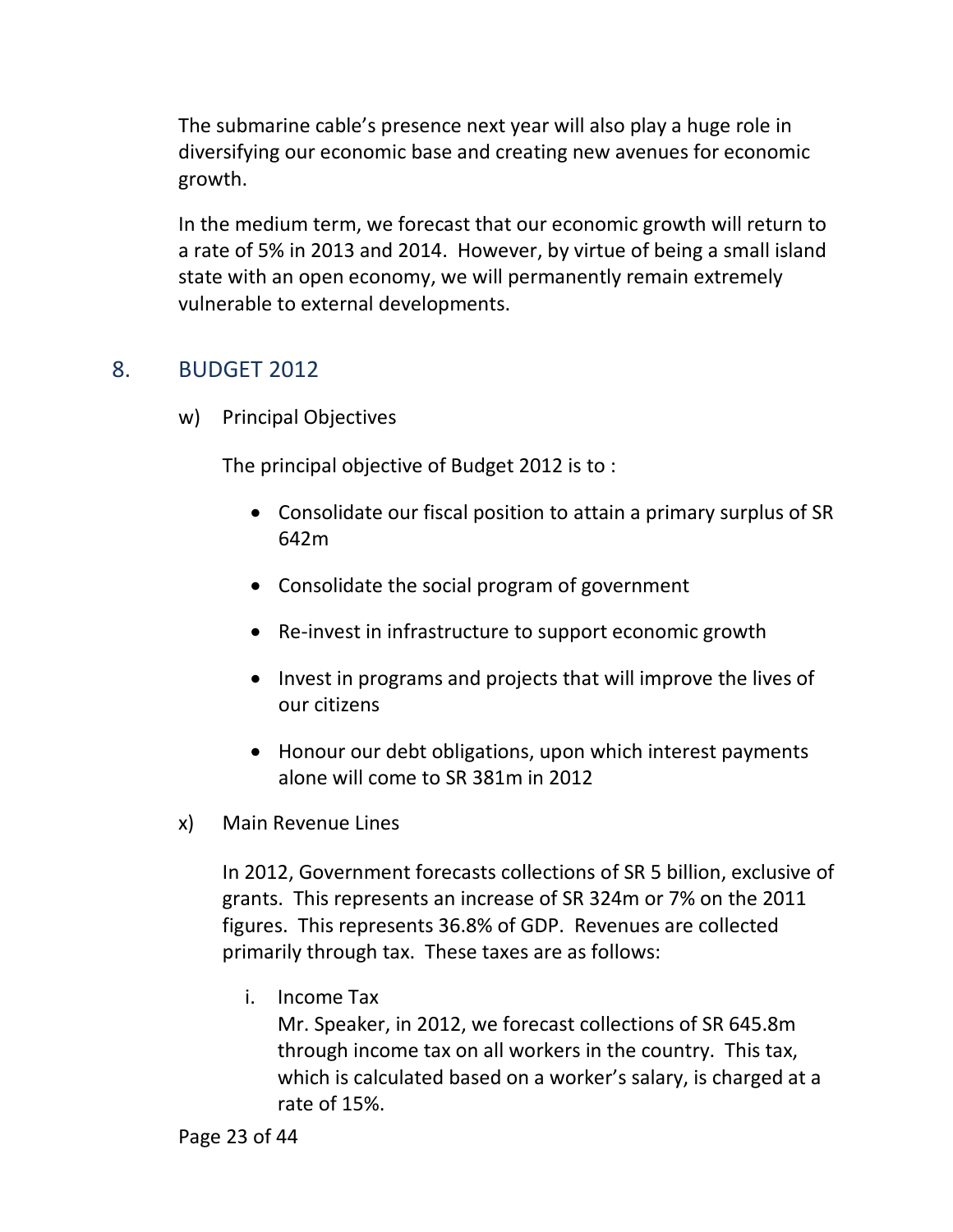ii. Trades Tas

Trades Tax is greater than 0% on only 6% of the various types of products that can enter the country. 94% of items enter at a 0% rate. In 2012, we forecast a collection of SR 446m through this tax.

iii. Excise Tax

This tax is levied on only 4 specific products: alcohol, cigarettes, fuel and vehicles. In 2012, we forecast collections of SR 737,6m through this tax.

iv. GST and VAT

GST will only be in operation until the end of June 2012, at which point it will be replaced by VAT. In 2012, we anticipate collections of SR 751.1m for GST and SR626m for VAT. Combined, these taxes will generate SR 1.377 billion.

The main change in policy in this tax concerns the tourism sector which commencing  $1<sup>st</sup>$  of November 2011 is charging a 15% like other services. This change is anticipated to account for an extra SR 130m in revenue in 2012.

v. Business Tax

Business Tax is one which is charged on the profits of a company. There is no significant change to the structure of this tax next year, and we are forecasting collections of SR 778m.

vi. Other Tax

This line covers taxes such as Road Tax, License Fees for business or industrial fishing vessels, Stamp Duty and numerous others. In 2012, we forecast that this line will bring in SR 287m.

vii. Pension Fund Contributions

Mr. Speaker, we forecast contributions to the Seychelles Pension Fund will be SR 97m in 2012.

viii. Non-Tax

Non-Tax revenues include fees and charges and other government receipts. This lines is anticipated to generate SR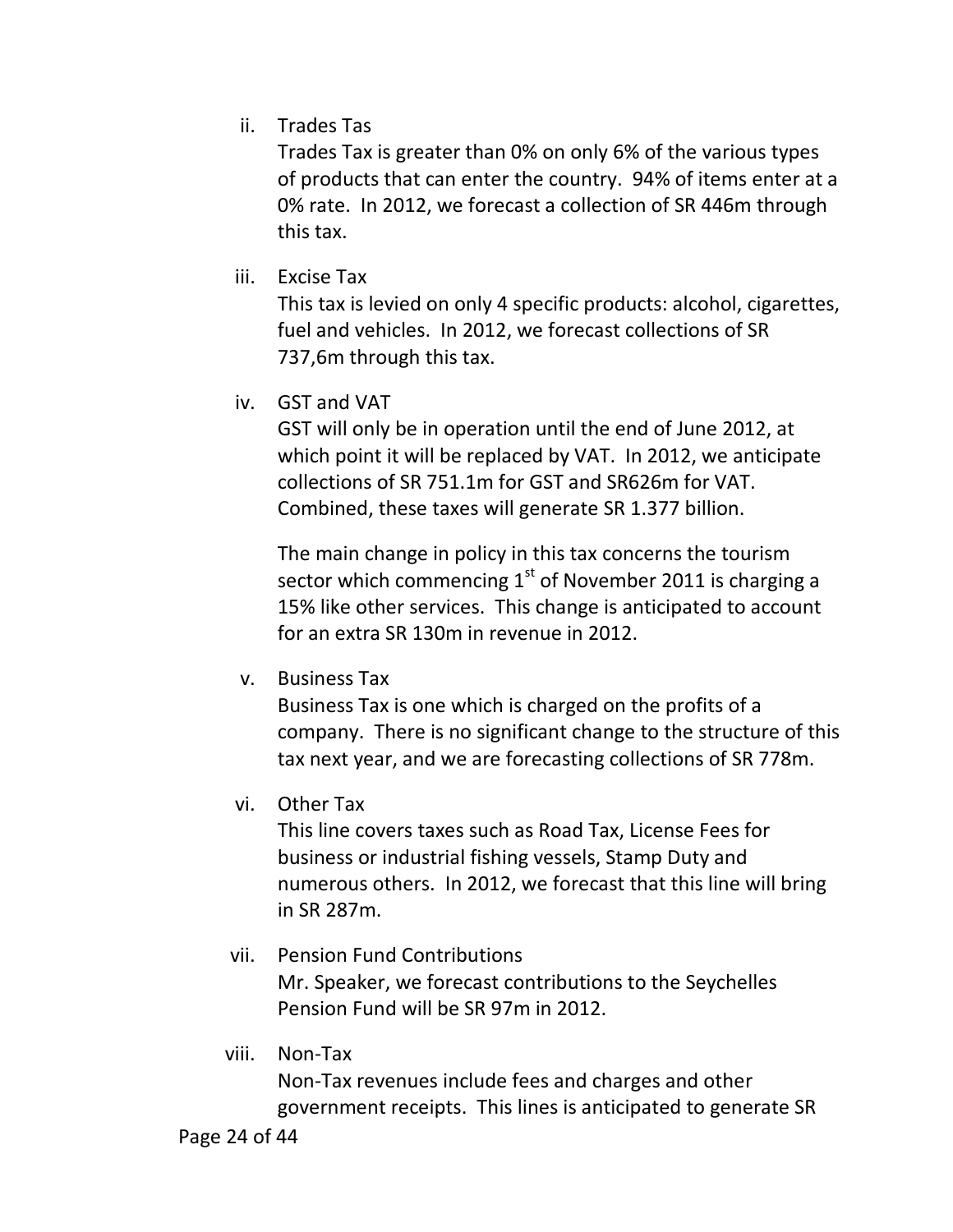615m in 2012. This will include dividends from companies in which Government has shares, such as Nouvobanq, Seypec, STC and others.

#### <span id="page-24-1"></span><span id="page-24-0"></span>9. EXPENDITURE

y) Main Areas

In 2012, we are proposing a budget of SR 4.8 billion.

This represents an increase of SR 232m or 5.1% above the revised 2011 budget numbers. The SR 4.8 billion represents 35.3% of GDP.

I am proposing an allocation to the Ministries and Departments of SR 1 billion 614 million 305 thousand rupees.

A sum of SR 248.887m for Government Agencies involved with the provision of services.

I propse the following allocations :

- SR 314.581m for the Transfers to Social Programs of Government which includes SR 7m for the Children's Special Fund
- SR 20m for the Concessionary Credit Agency for small loans for small businesses
- SR 475k for the Red Cross Society
- SR 2m as the contribution to Religious Organisation
- SR 1m for LUNGOS
- SR 2m for CARE
- SR 107.048m for Tertiary Education Training
- SR 100.696m for the Social Safety Net
- SR 11.908m for the NHRDC Training Fund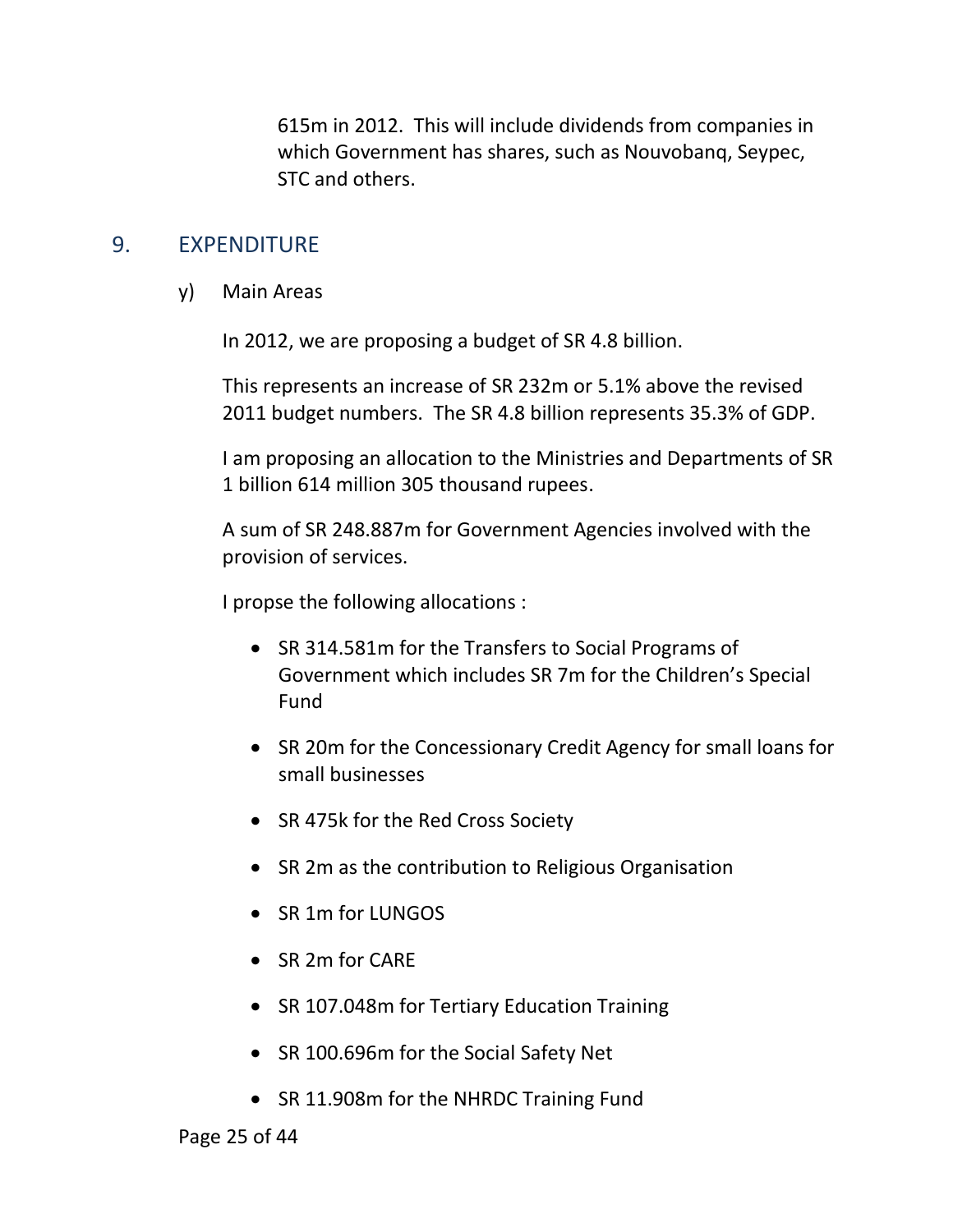- SR 1m for the Early Childhood Care and Education Trust Fund
- SR 1.2m for the Chamber of Commerce and Industry
- SR 4m for the Social Protection and Empowerment Program
- SR 882k for contributions towards NATCOF
- SR 20.548m for the Fuel Incentive Scheme for Fishermen
- SR 600k for the Seychelles Football Federation

I am proposing an allocation of SR 672m 61k rupees as transfers to the Public Sector. This includes a sum of SR 299.322m rupees to public entities with a regulatory function such as: Licensing Authority, Qualifications Agency, Human Rights Commission, Office of Fair Trading, Media Commission, Energy Commission, National Tender Board and others.

I am proposing an allocation of SR 85.098m towards organisations with a social mandate such as the youth commission, Sports Council, Children's Council, Children's Home Foundation, Arts Council, Council for the Elderly, Council for the Disabled, Council for Nurses and Midwives, AIDS Council.

I am proposing an allocation of SR 70.783m as contributions towards organisations with a development mandate such as: Tourism Marketing Fund (STB), Praslin Development Fund, La Digue Development Fund.

I am proposing an allocation of SR 60.250m as contribution towards organisations which have a communication and education mandate such as SBC and ALDEC.

I am proposing an allocation of SR 156.609m as subsidy to Public Enterprises and the entirety has been budgeted for to Air Seychelles. Air Seychelles' financial year starts of the 1st of April and ends on the  $31<sup>st</sup>$  of March. This allocation of SR 156.609m will be to support Air Seychelles between the period of January to March 2012. A portion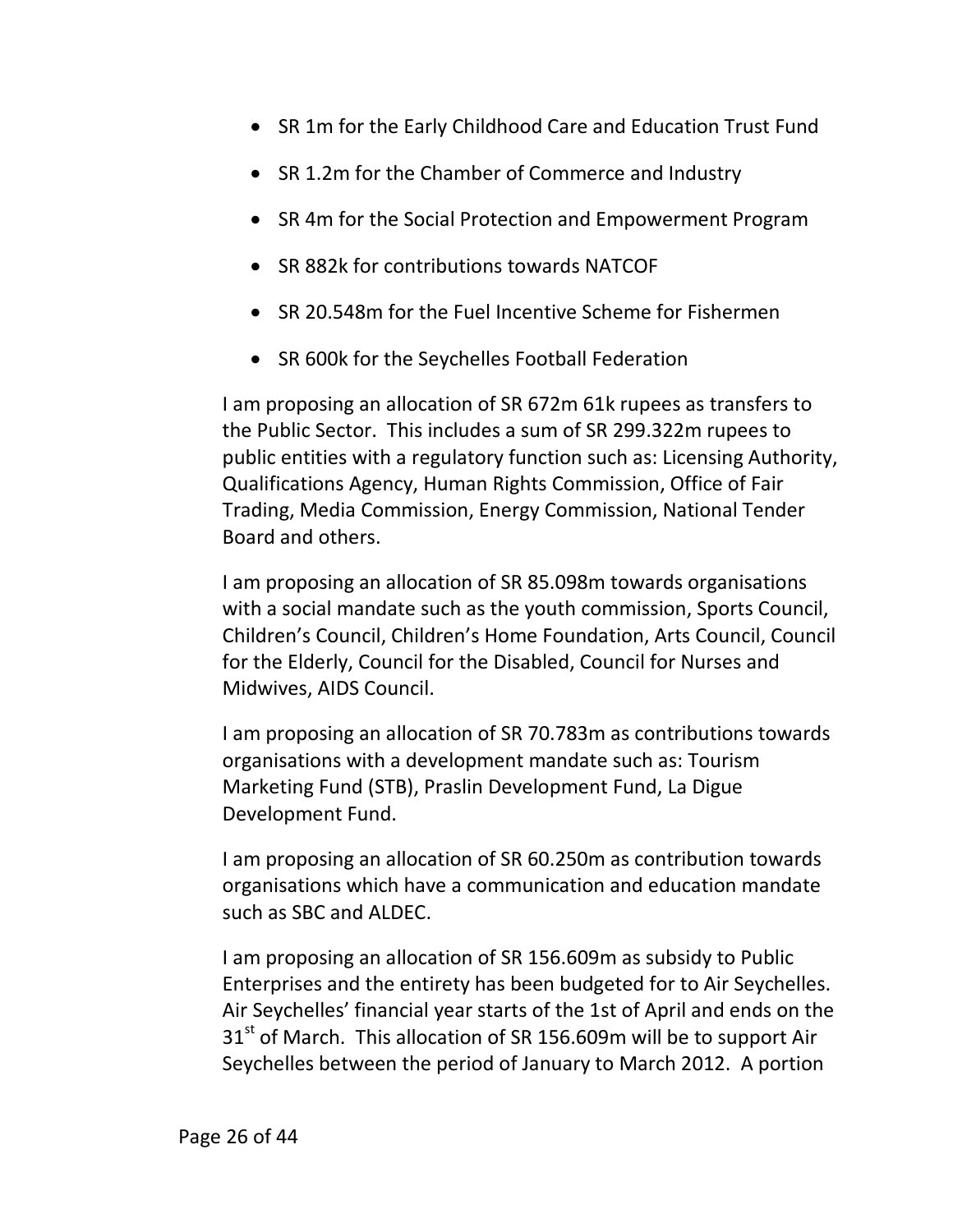of the funds will cover their operating costs and another portion costs for their redundancy packages.

There are a number of projects in Government's plans that have been temporarily sidelined in an effort to have sufficient funds to assist Air Seychelles.

I propose an allocation of SR 370.843m towards payments for Benefits and Approved Programs of the Social Security Fund which include:

- **•** Benefits for citizens aged 63 or above  $-$  a sum of SR 203.590m
- A sum of SR 41.156m for Home Carers Scheme
- A sum of SR 3.5m for the Specialised Treatment Scheme for Children under the age of 12
- A sum of SR 3.829m for Post-Secondary student allowances
- A sum of SR 20.660m to cover SPTC transportation costs for old age pensioners and post-secondary students
- A sum of SR 3.522m towards Dedicated Funds for Assistance to school students
- A sum of SR 44.4m for workers who took early retirement under the Early Retirement Scheme at the age of 55. This sum is transferred directly to the Seychelles Pension Fund and is paid directly to beneficiaries.
- <span id="page-26-0"></span>z) Independent Institutions

The fifth generation of the National Assembly continues with reforms to modernise this institution and to further the cause of democracy. A budget of SR18.2m is proposed to allow that the elected members will be provided with the means from the parliament to pay for rent of an office in their respective districts. This budget will cater for other related costs such as those of utilities.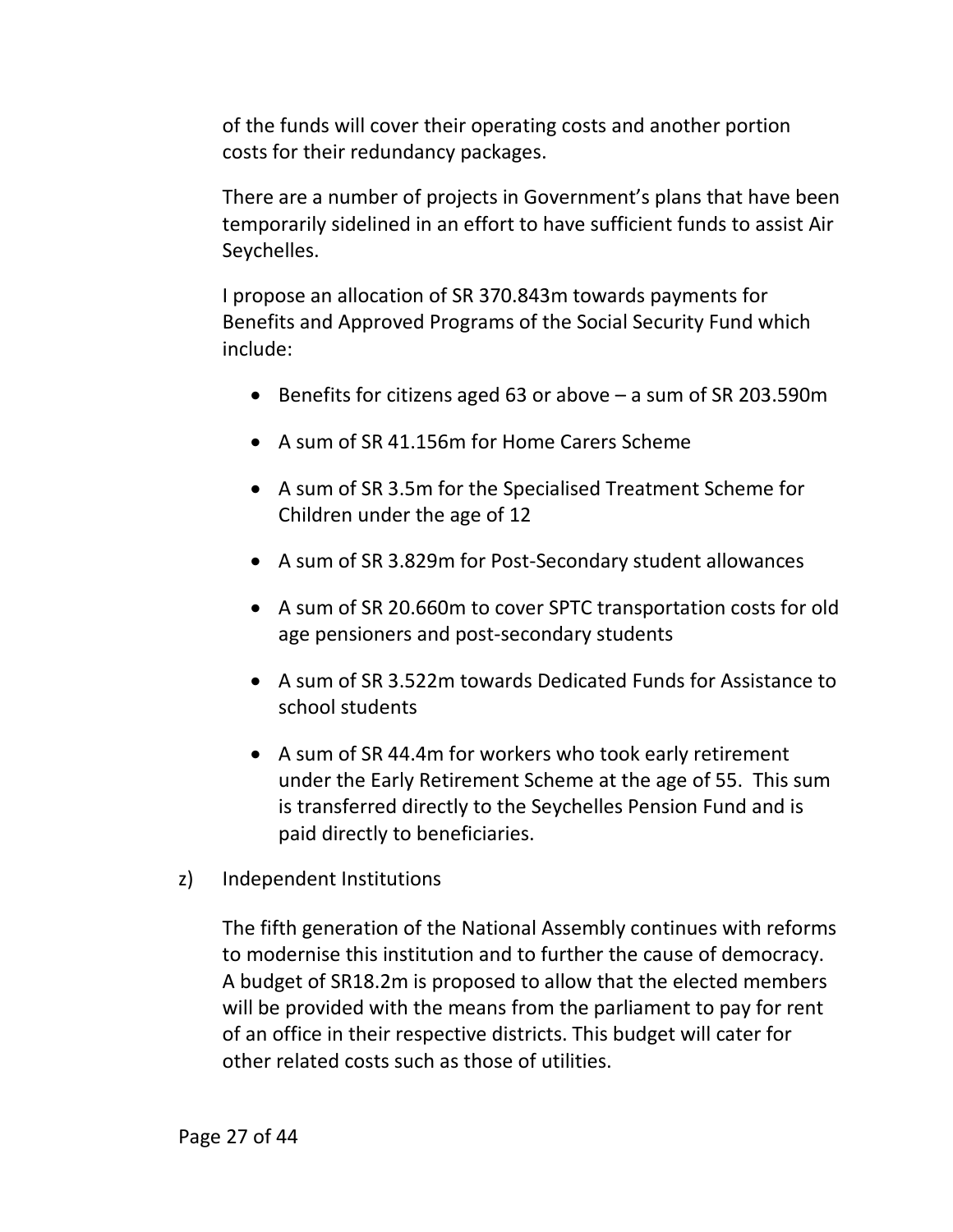Most importantly, the reforms have shown the necessity to cater for a Constituency Clerk in each district employed and paid by the National Assembly.

#### **Judiciary**

We are proposing SR31.5m for 2012 which represents an increase of 21.9% compared to the 2011 budget.

This will cover for legal aid and outsourcing of secretarial and documentation services to clear a built up backlog. There will be more manpower employed and a new scheme of service will be implemented.

Furthermore, an addition of SR 2.5 million under judicial emoluments has been allocated to recruit three additional judges and three additional magistrates. Government is also financing three magistrate courts near the Palais De Justice. This project is forecasted to be complete by mid 2012.

#### Auditor General's Office

The European Union has allocated Euro 1 million for technical capacity. Approximately 50% of the grants will be used in building capacity of the Auditor General office in performance audit and in assisting the Public accounts and finance committee of the assembly in their role in scrutinizing Government spending.

<span id="page-27-0"></span>aa) Wages and Salaries

Government is allocating SR 1,029.5 million in 2012 compared to SR 935.1 million of the revised 2011 budget which is SR 94.4 million or 10.1 percent increase. SR 31.8 million will be needed for schemes and upgrading of posts.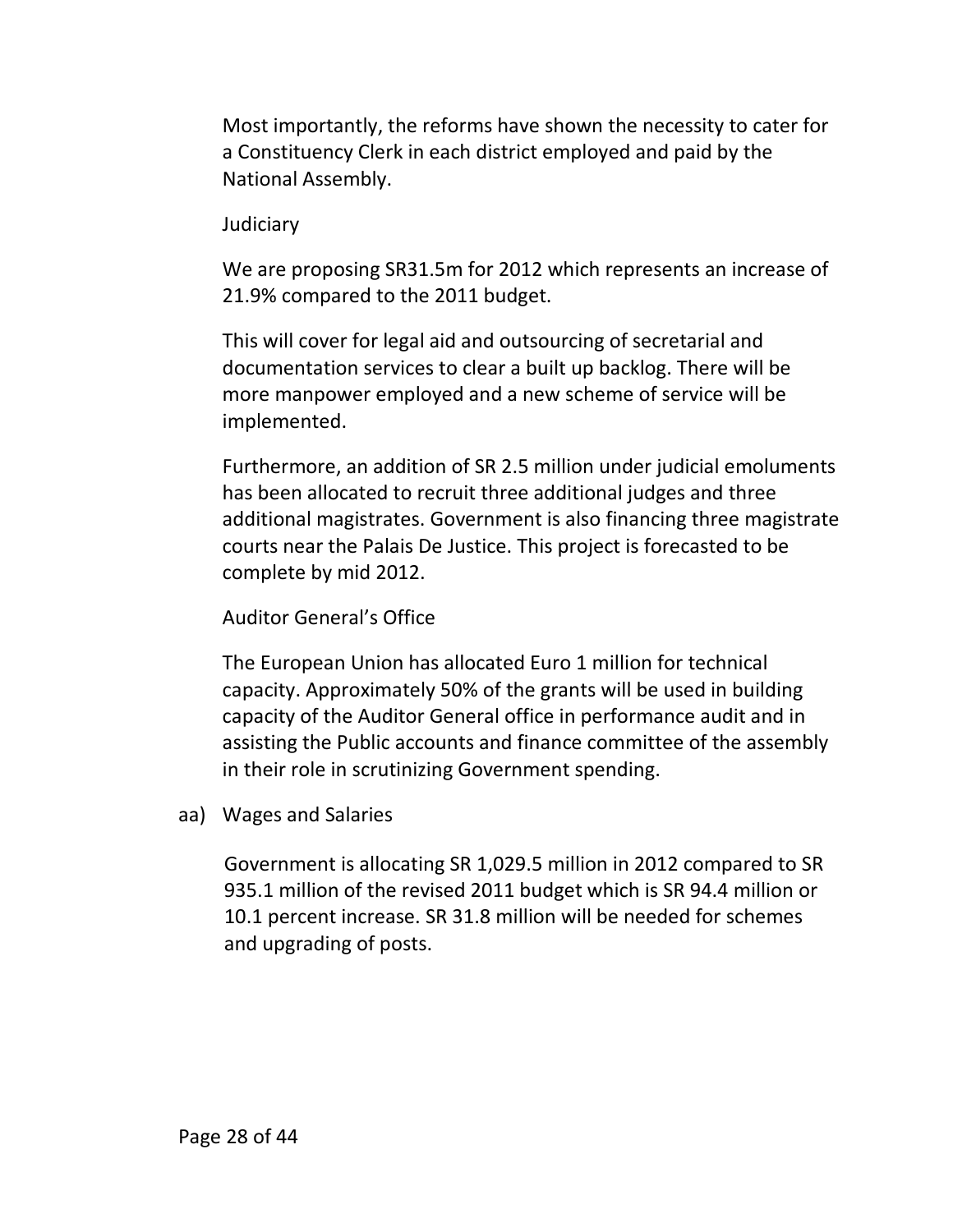#### <span id="page-28-0"></span>bb) Goods & Services

The total allocation under Goods and Services is 1.08 billion rupees compared to 1.02 billion for the revised 2011. This represent an increase of 5.4 percent.

The increase in utility tariff will costs Government an additional SR 15.5 million in 2012.

Department of Defense will receive an increase of SR 12.5 million mainly of the recurrent implication of the additional grants received in 2011. These are the naval base, ships helicopter and aero plane.

Ministry of Education, Employment and Human Resources will be allocated a total of SR 127.4 million under Goods and Services which represents an increase of SR 12.2 million or 10.6 percent on the revised 2011 budget.

Ministry of Health is receiving the highest increase under Goods and Services. A total of SR 239.1 million which represents 22.2% of the total Goods and Services allocation compared to only 20.4% of the total Goods and Services allocation for the 2011 revised budget.

The increase will be needed for the recurrent implication of the Diagnosis Centre and Wellness centre. Furthermore Ministry of Health has seen an increase of Haemodialysis patients from 86 in 2008 to 98 in 2011 and spending of SR 13.2 million per year on average for haemodialysis supplies.

Thus a total allocation of SR 93.2 million has been allocated for the procurement of drugs, haemodialysis supplies, laboratory supplies anesthetic costs, medical and radiology supplies compare to SR 81.3 of the revised 2011 budget which represent 15% increase.

Ministry of Foreign Affairs has seen a substantial increase of 38.3% in the 2012 budget compare to the 2011 revised budget. This is mainly to pay for the operational costs of foreign embassies.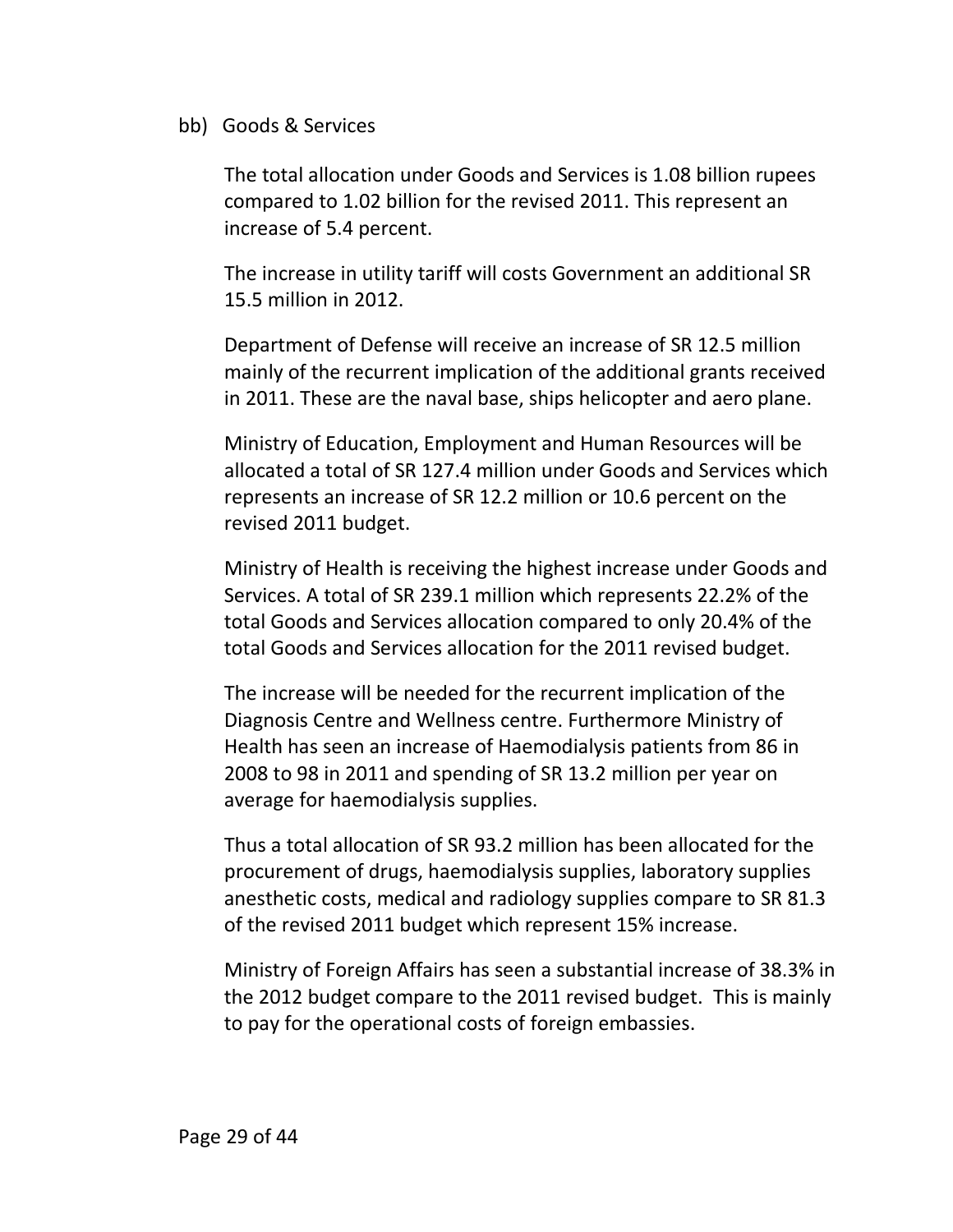## <span id="page-29-0"></span>10. Expenditure by Large Ministries

Mr Speaker, I will present details of 2 of the largest ministries

<span id="page-29-1"></span>cc) Education, Employment and Human Resources

Mr. Speaker in the 2012 Government has provided a total of SR 657 million to the education sector which represents 4.9% of GDP or 12.7% of the total expenditure 2012 budget.

ix. Wages and Salaries

In 2012 we are proposing an allocation of SR 269 million for wages and salaries. This represents an increase of SR 23.7 million or 8.8% on the revised 2011 estimate. In 2010 we implemented a new teachers scheme of service and in 2012 in conjunction with the Department of Social Development, a new scheme of service for school counselors.

We are proposing additional scheme of service for education head quarters personals, laboratory technicians and school librarians.

In addition the Department of Employment and Human Resources will implement a new scheme of service.

These schemes of service will costs around SR 5.2 million. In addition, R 7.8 m has been catered for the recruitment of additional personnel.

A provision of R1.4m has been made for the Department of Employment to cater for the salary of fifteen returning graduates from overseas in the education sector.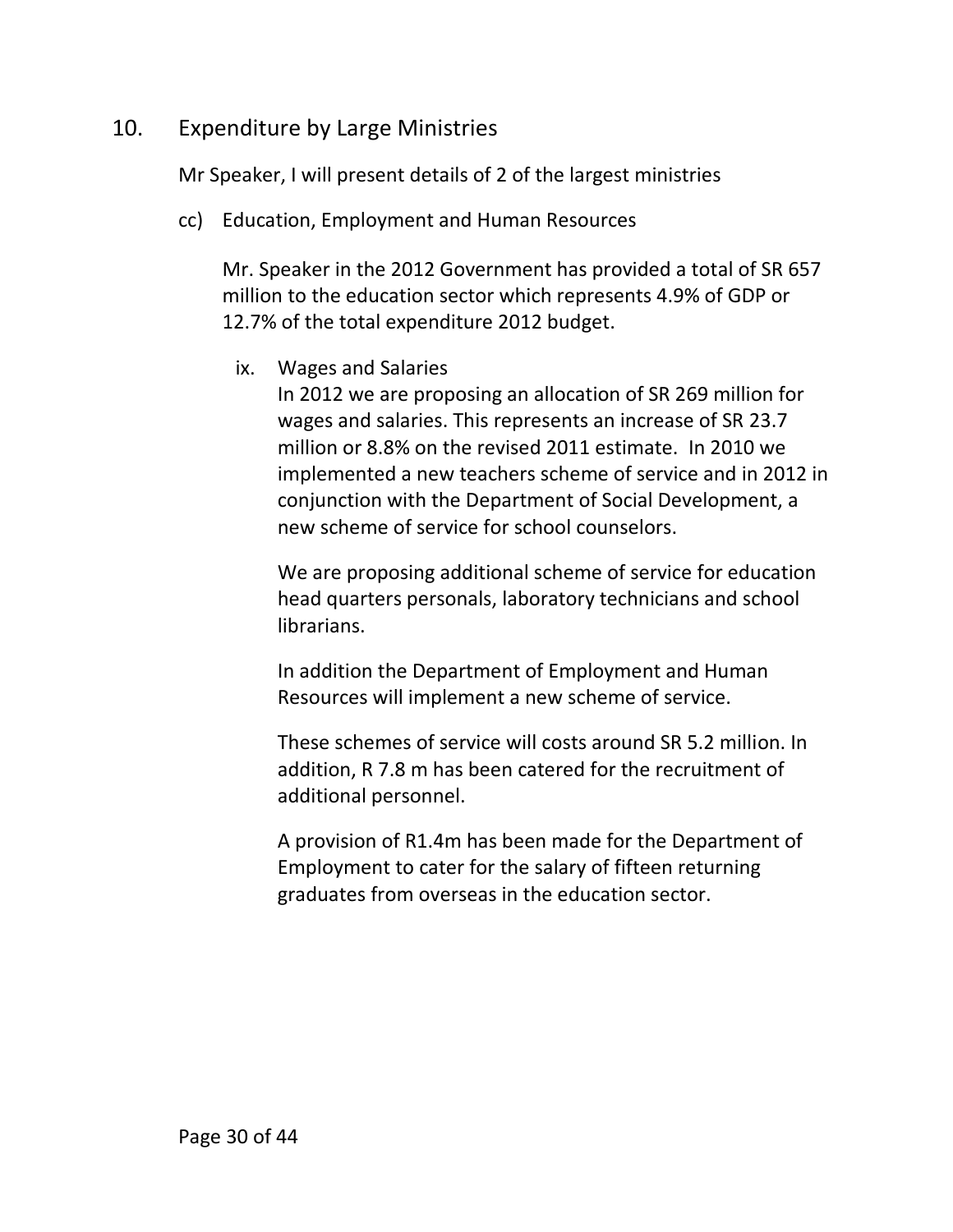x. Goods and Services

An allocation of SR127.4 which represents 11.8% of the Goods and Services Budget has been proposed for this ministry.

Of this amount, SR74.9m or 58.9% will be for specific costs such as:

- Purchasing of stationery in bulk SR8m
- Outsourcing of Uniforms SR7.5m
- Purchasing of text books in bulk SR4.0m
- Exam costs SR6.8m
- Outsourcing of security, cleaning, school meal and Youth Hostel SR35.1m
- Education reform SR4.5m
- <span id="page-30-0"></span>dd) Health

Mr. Speaker in the 2012 Government is allocating a total of SR487.8m to the health sector which represents 3.6% of GDP or 9.4% of the total expenditure 2012 budget. This is an increase of SR37.6m on the revised 2011 budget.

xi. Wages and Salaries

In the 2012 budget, we are proposing SR 184.9 million under wages and salaries which represent 18% of the total 2012 wages and salaries allocation. This is mainly for additional recruitments, upgrading of posts and salary enhancements.

xii. Goods and Services

Mr Speaker Ministry of Health will once again receive the highest allocation under Goods and Services. We are proposing SR239.1m for the 2012 budget under Goods and Services which represents 22.2% of the total 2012 allocation of Goods and Services.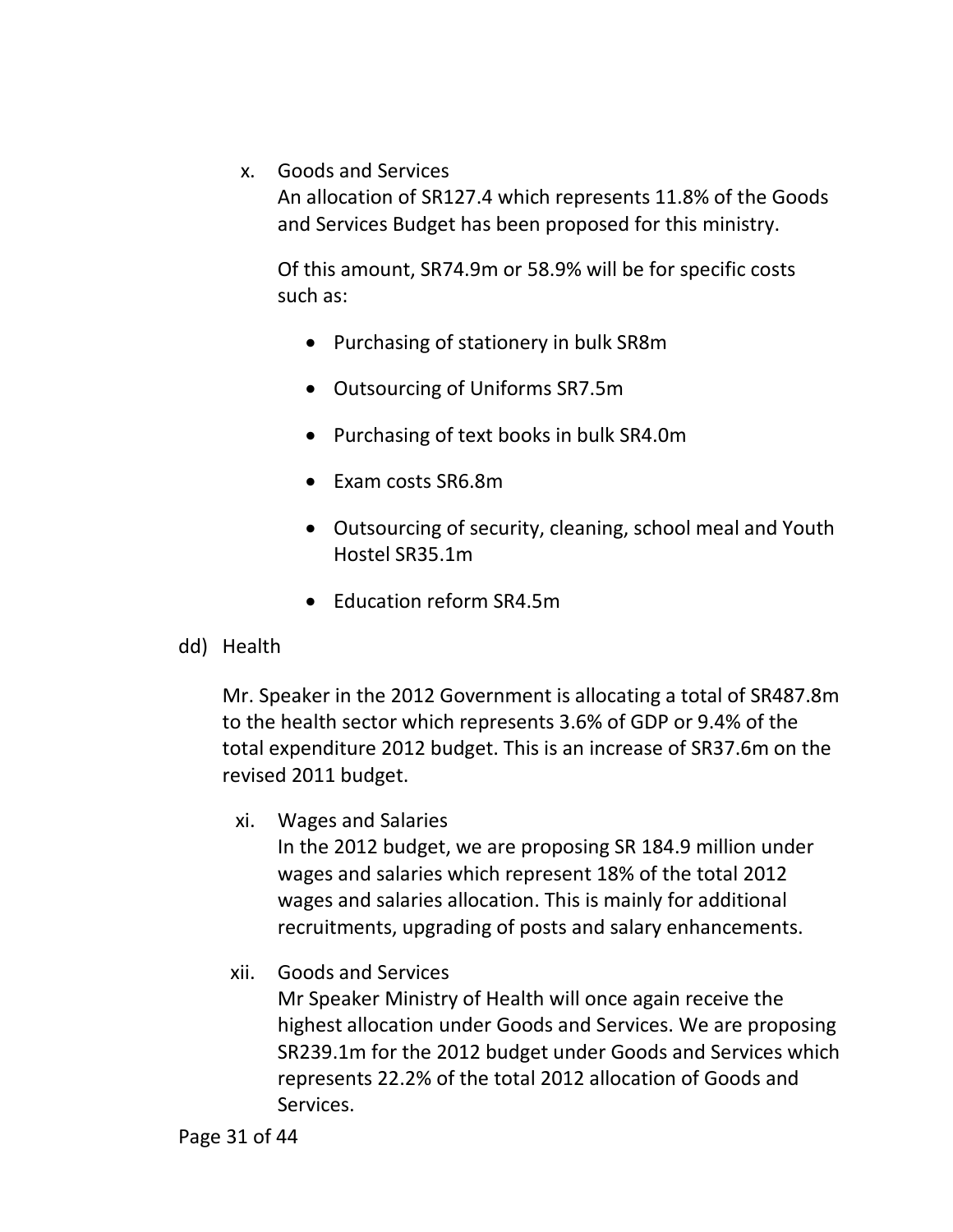The allocation under specific cost is SR151m which represent 63% of the Ministry's Goods and services and are mainly for the following:

- Medical Supplies SR27.6m
- Anaesthetic Costs SR7.2m
- Drugs SR33.4m
- Laboratory Supplies SR11.5m
- Haemodialysis Supplies SR10.5m
- Radiology Supplies SR3m
- Specialized Treatment Fund SR13.7m
- Outsourcing Services of security, laundry services, and food supplies SR29.3m

#### xiii. Infrastructure Development

A total of SR 60.8 has been allocated in the 2012 which represent 7% of the total 2012 capital projects allocation. These projects will be partly finance by OFID, BADEA and Government of Seychelles.

Government will start the procedures for a new health centre at Ile Perseverance. Government is also allocating some funds for the maintenance of Anse Aux Pins and Les Mamelles health centers and the renovation of outpatient (old hospital) at Anse Royale.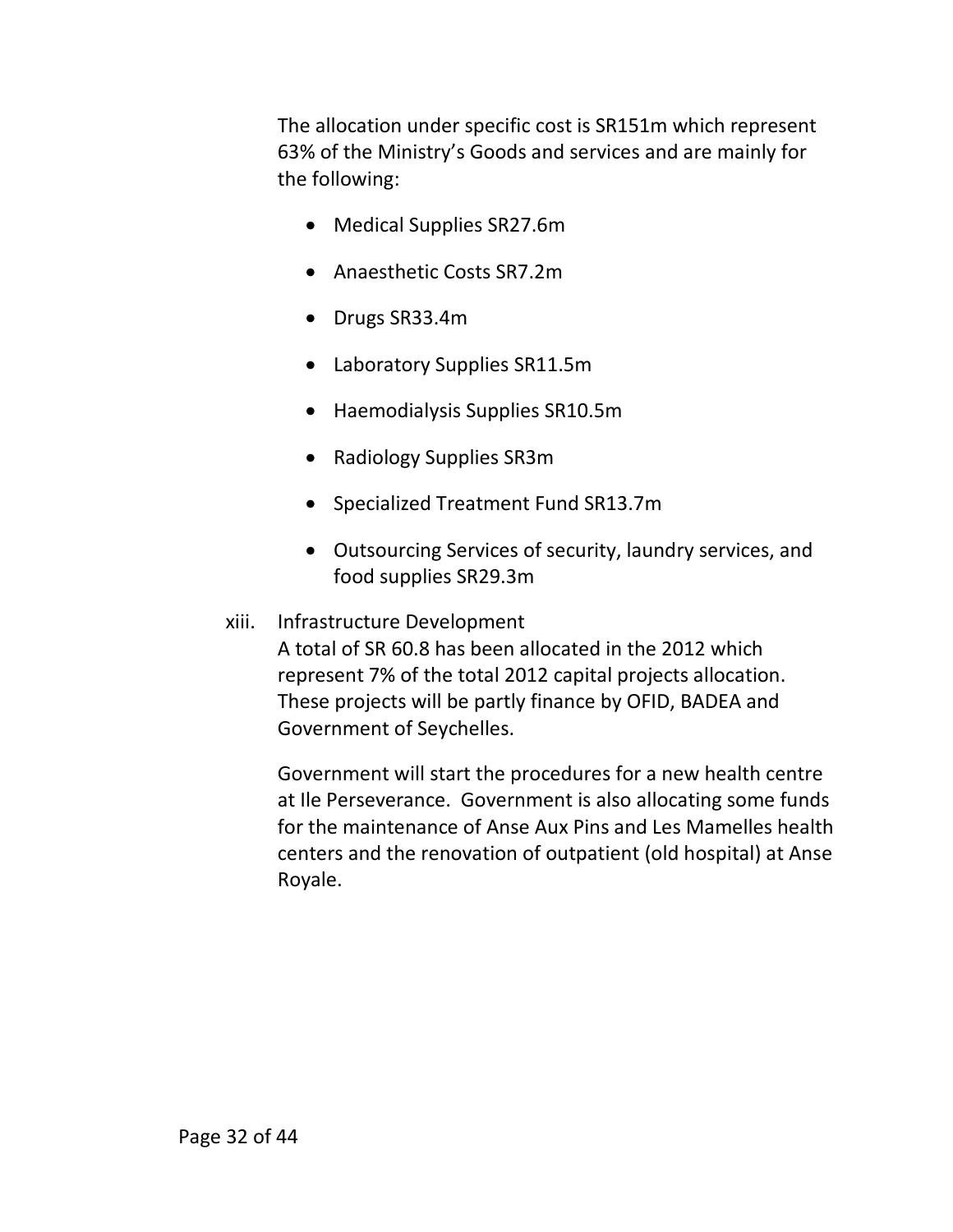## <span id="page-32-0"></span>11. Public Debt

Mr Speaker, one of the key pillars of our reform which we began in 2008 was to ensure that the country's national debt was put back on a sustainable footing.

You wil recall that at that time, our external debt was \$751m and domestic debt was \$304m; total debt was thus \$1.055b; our GDP was then \$824m which thus gave us a debt to GDP ratio of 128%.

Today, we have worked together to change this situation. According to September 2011 figures, our domestic debt was SR4.3b or \$352m. Our external debt, however, had reduced by over \$295m to \$456m. Our total combined debt is thus \$808m.

Measured against today's GDP of \$965m, our current debt to GDP ratio is thus 84%, a substantial reduction from 128%.We remain fully committed to reduce our debt to GDP ratio to 50% by 2018.

This large reduction has only been possible due to our combined effort in the reform. This has been the history of our debt, this is the commitment we have given to our partners. We must remain credible in the eyes of the world.

It is very important that we always adhere to policies that allow for sustainable debt management. Our reputation is key and we must always be associated with credibility and success.

Mr Speaker, the annual external debt ceiling for 2012 for the Government is \$45m. This is a reduction of \$2m on this year's external debt ceiling.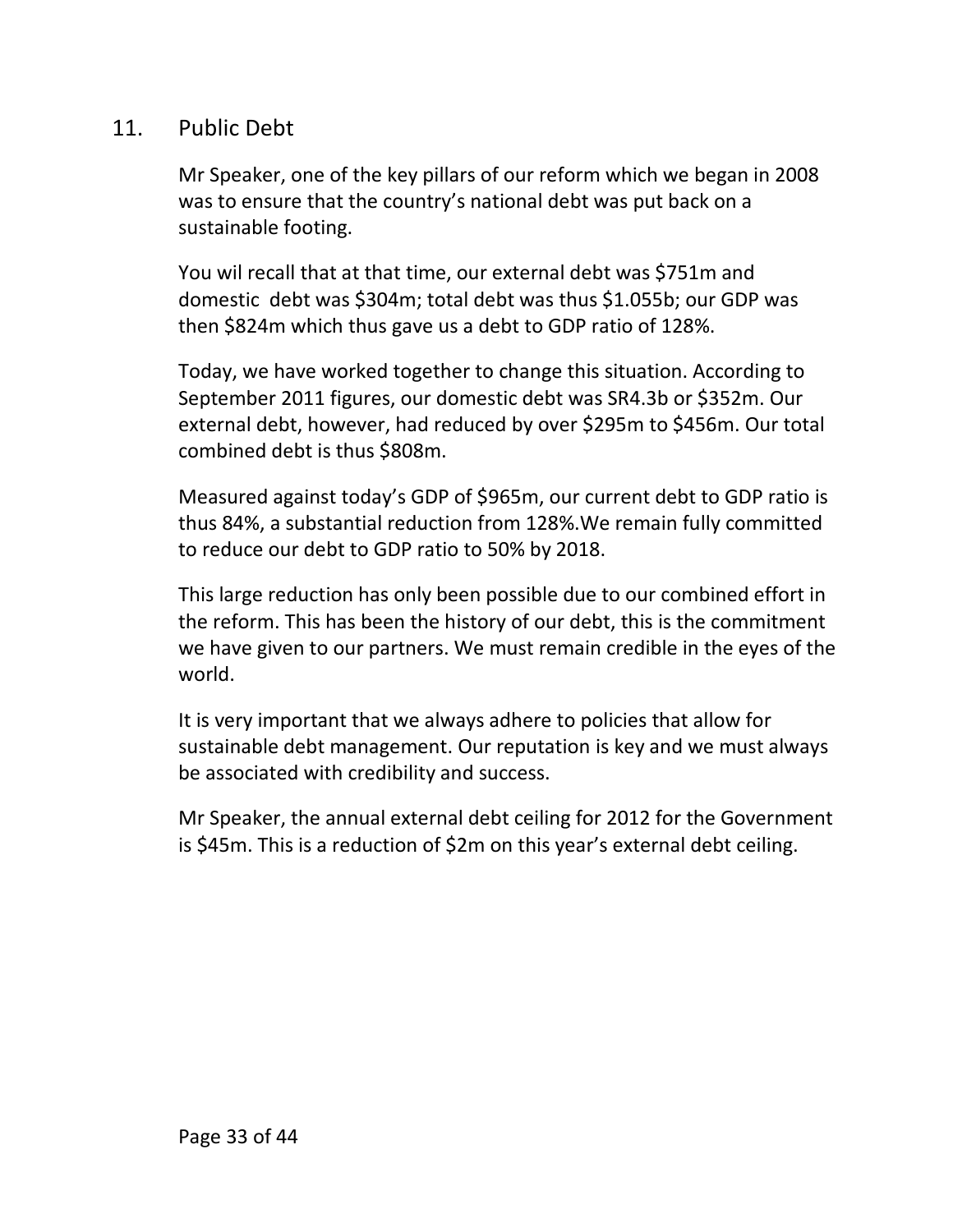## <span id="page-33-1"></span><span id="page-33-0"></span>12. New Measures and Policies

#### ee) Price Revision

We have seen how the prices of fuel have varied during 2010. Every time this happened, this affected the financial positions of some key organisations whose cost base are dependent on fuel; such entities include SPTC, PUC and SEPEC.

Between Jan 2007 and July 2008, the price of a barrel of oil went from \$50 to \$140. Our fuel import cost went from \$59m in 2008 to \$80m. Early this year, the price had reached \$90 a barrel, in April of this year it was \$120. Fuel oil that PUC uses to produce electricity was selling at \$511 per ton in Jan 2011; today it is fetches %755 per ton, an increase of 47%.

The cost of fuel imports for Seychelles in 2011 will reach a new record of \$103m; this is equivalent to 10% of our GDP and more than a third of all hard currency that the tourism sector will generate this year.

It is for such reasons that we have decided to allow the prices of commodities of these 3 organisations to fluctuate based on their actual fuel cost base.

This is necessary to avoid any risks to the finances of these organisations.

PUC and SPTC will also review their prices regularly to take into account their fuel cost base. SEPEC will also need to do the same including reviewing the price of LPG which is used by everyone including hotels and the industry in general. It must be noted that SEPEC is presently investing in infra-structure projects such as the construction of the new Grand Anse Mahe petrol station and the construction of 5 new tank-tainers on Mahe.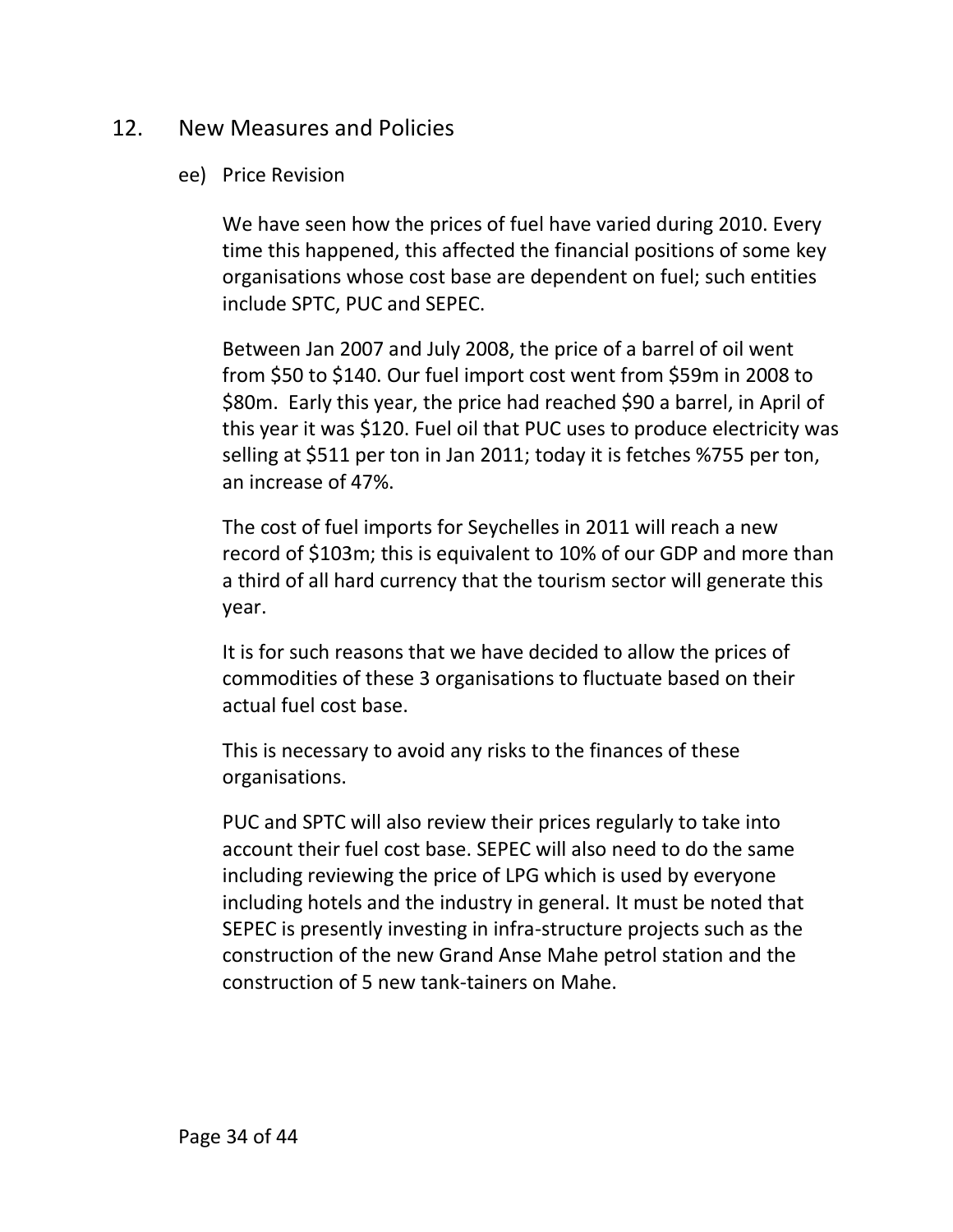<span id="page-34-0"></span>ff) Contribution to Pension Fund

You may recall last year when I referred to pension contributions and the need to ensure that the Fund is sustainable.

You will recall also when I announced a measure to introduce a 1% contribution from Jan 1, 2011. Employers also had to contribute 1% making thus a total of 2% as contributions.

In 2012, the new combined contribution will be 3% of gross salary as follows:

Employee: 1.5% 'gross salary'

Employer: 1.5% 'gross salary' or SR50, whichever is higher

Self-Employed: 3% of the declared salary or SR 100 whichever is higher

The Seychelles Pension Fund will provide more details on this contribution method soon.

Mr Speaker, the contribution that each of us makes should be dependent on our salary level. We must not forget that the Pension Fund must always remain healthy so that it can respond to your needs when you become a pensioner.

Mr Speaker, as I said last year, the contribution that each of us makes towards pension is our own contribution which will go towards our own pension tomorrow.

<span id="page-34-1"></span>gg) Contingency

We are replacing the Stabilisation Fund by the Contingency Fund. An allocation of SR75 is proposed for this Contingency Fund. This will cover for expenses which may be triggered by the following:

- Any substantial increase in the price of fuel products and food
- Natural calamities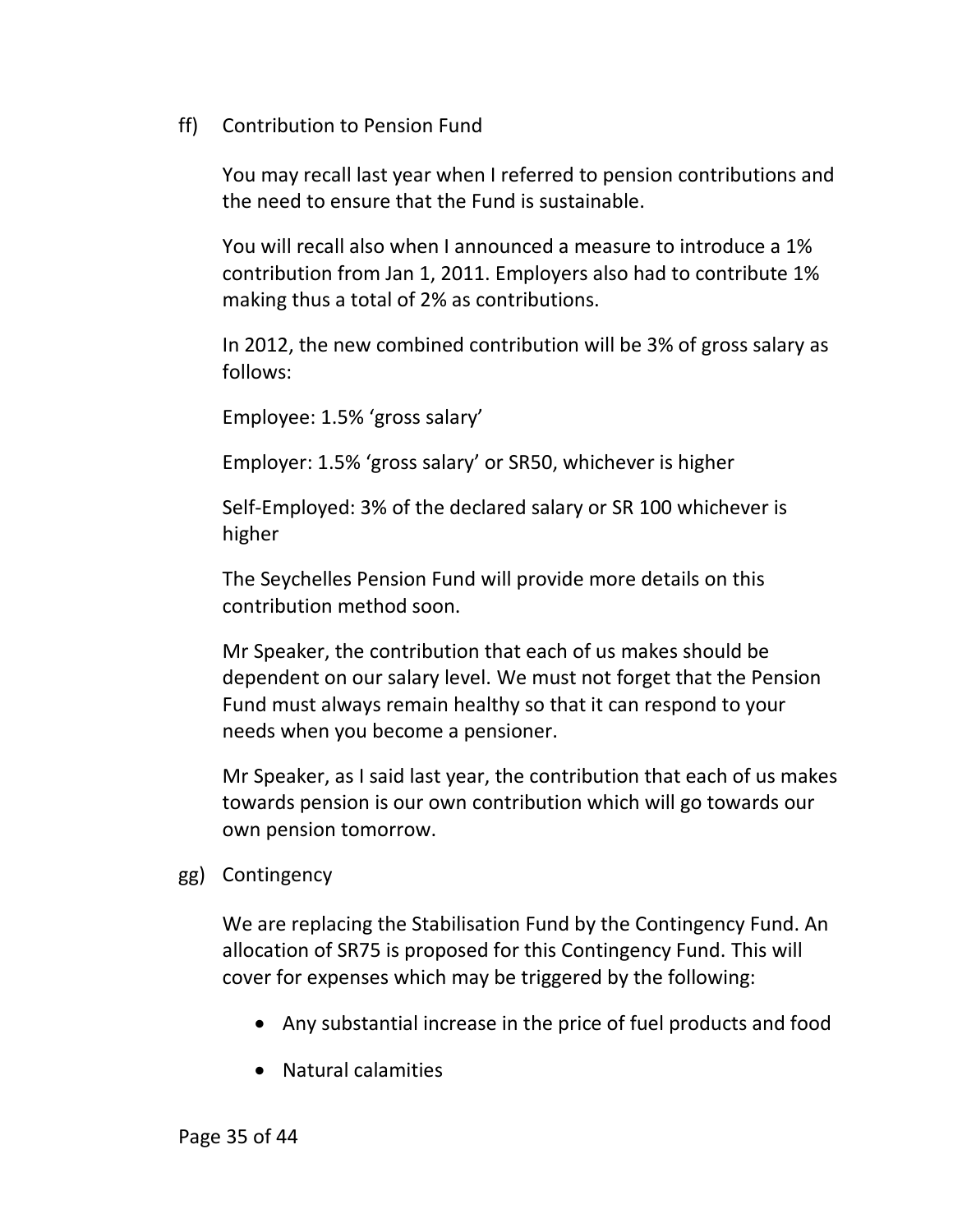Costs related to piracy operations

#### <span id="page-35-0"></span>hh) Commercial Court

Another measure envisaged is the creation of a commercial court. This will be a special court to deal with commercial disputes. The setting up of this commercial court, expected by March 2012, will be a positive development in our effort to improve our business climate as it will reduce the time it takes to resolve commercial disputes.

<span id="page-35-1"></span>ii) Stock Exchange

In 2012, Seychelles will launch its first ever stock exchange. This will be a new product on the financial market; it will provide Seychellois and the public in general with an opportunity to invest in companies listed on the new exchange. It's also another vehicle to allow entrepreneurs to raise finance for their businesses. The Stock Exchange will be supervised by the Central Bank under the Securities Act.

This development is an important step forward in the drive to modernise our financial sector and offer more value adding services within the economy.

<span id="page-35-2"></span>jj) Leasing

As part of measures to develop the financial sector, Government will in 2012 propose legislation to the National Assembly that will allow for leasing and hire purchase activities in Seychelles.

<span id="page-35-3"></span>kk) Insurance

As from Mar 1st 2012, regulations will be passed to make it mandatory that all companies operating in Seychelles and whose physical assets are based in Seychelles be obliged to take insurance policies from locally licensed insurance firms.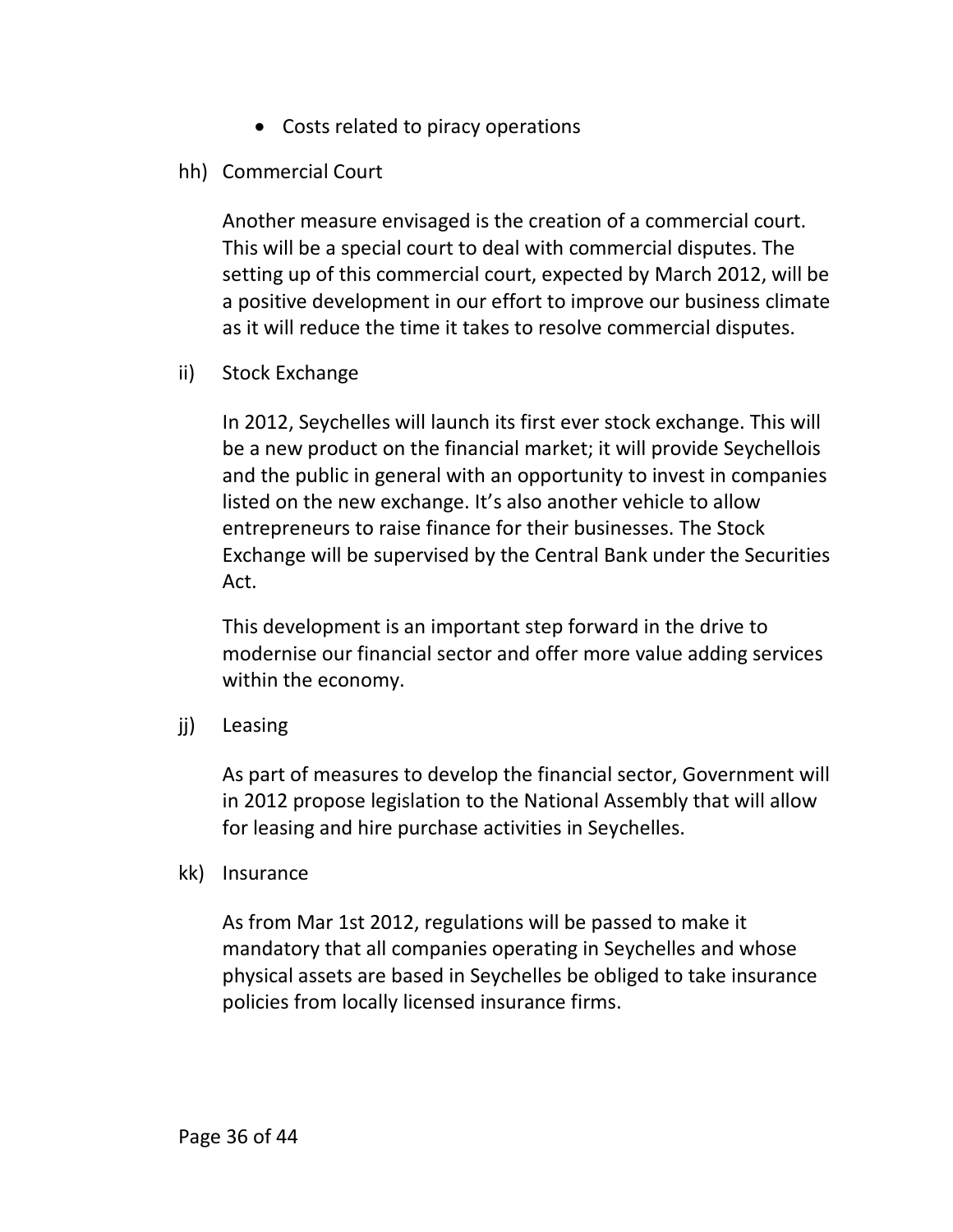<span id="page-36-0"></span>ll) VAT

Mr Speaker, as of July  $1<sup>st</sup>$  2012, the VAT tax law will come into force. This tax replaces the existing GST.

This tax is similar to GST except that it is more consistent with what exists in many small countries as well as some industrial countries particularly in Europe.

The VAT rate is set at 15%. All businesses whose annual turnover is in excess of SR5m will be required to register for VAT. This new system will also allow for voluntary registration by companies whose turnover is less than SR5m.

<span id="page-36-1"></span>mm)GST on some specific products

As from Jan 1st 2012, GST will no longer apply on:

- Baby food
- Pampers
- LPG or cooking gas
- Musical instruments
- Books, periodicals and magazines

The specific import codes applicable to the above will be published soon.

<span id="page-36-2"></span>nn) TIA ek AFIA

There are a number of businesses today holding certificates under the Tourism Incentives Act) and the AFIA (Agriculture and Fisheries Incentives Act) and which will expire in Dec 2011. Government will extend this expiry date to June 2012 such as to co-incide with the introduction of the VAT.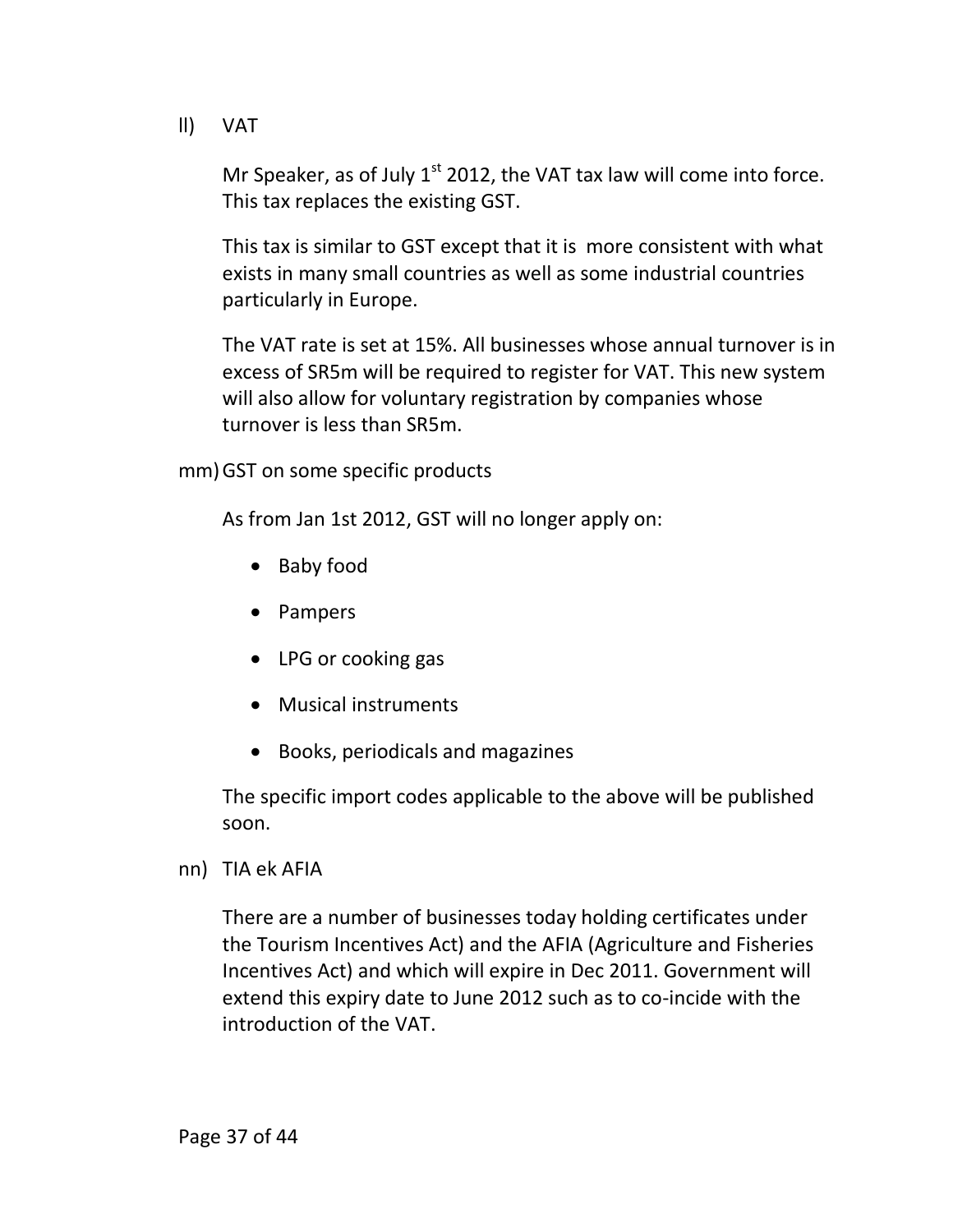<span id="page-37-0"></span>oo) Public Finance Act

In 2012, we will propose legislation to the National Assembly with the view to modernise our public finance law. This new law will come into effect as from January 2013.

<span id="page-37-1"></span>pp) Agency for Social Protection

Mr Speaker, Government places strong emphasis on the protection of the most vulnerable within our society. Today we have a welfare agency that caters for welfare assistance. We also have the social security fund that administers benefits under the social security act.

As from January 2012, both activities will be merged under one organisation called the Agency for Social Protection. This new agency will be created under a new law which will be proposed to the National Assembly next month.

<span id="page-37-2"></span>qq) Savings Bank

The Government will offer more shares of the Savings Bank to the Seychellois public in 2012. You will recall that the first phase of the sale offer has been done. The second phase will allow individuals and companies to buy shares not sold under the previous offer. The bank will also change its name to Seychelles Commercial Bank.

<span id="page-37-3"></span>rr) Sale of Government Shares in companies

Government will be selling its minority shares in 3 other companies: SACL, Land Marine and Naval Services. Details on this will be announced soon.

<span id="page-37-4"></span>ss) Housing Policy – HFC

Next year, a new housing finance policy will be implemented. The right of every Seychellois to adequate housing remains a fundamental objective of this Government.

Under this new policy, the new role of HFC will be defined. HFC will have a new mandate and its role will be streamlined.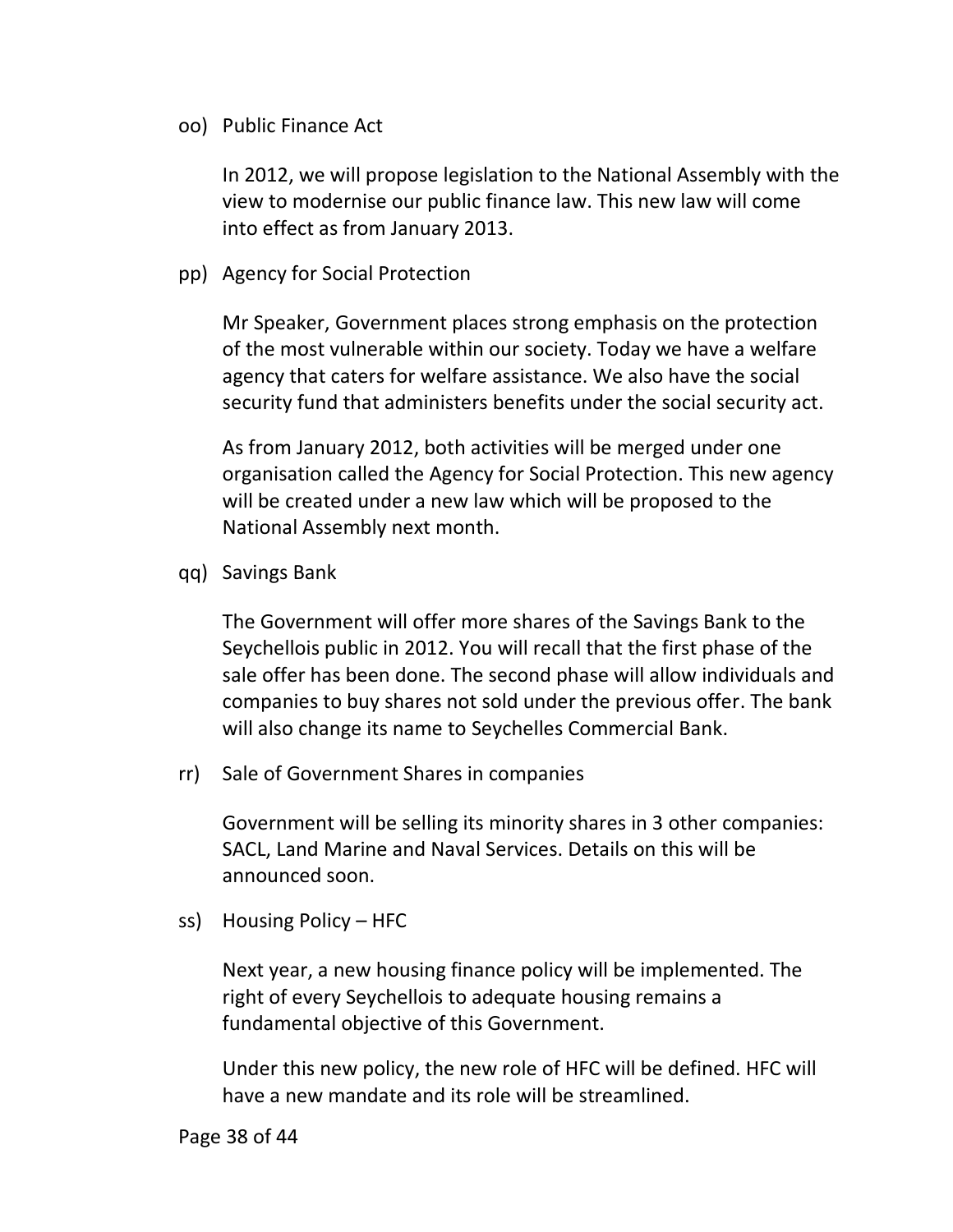Mr Speaker, under this new housing finance policy, Government will work closely with financial institutions so that they may play a more active role in providing finance to the housing sector.

<span id="page-38-0"></span>tt) DBS

As of April 2012, DBS will be re-organised as an ordinary company under the Companies Act. It will adopt a charter which will define its role as a modern development bank.

<span id="page-38-1"></span>uu) Board of Trustees - SSF

The Board of Trustees (SSF) was established to manage the investments of the SSF. The income from such investments will be used in the social protection of our citizens. In 2012, SR25m of this fund will also be invested in the Pension Fund.

<span id="page-38-2"></span>vv) Natural Disaster Fund

As from Jan 2012, a new fund with SR10m will be set up to with the aim of carrying out rehabilitation that may be required as a result of natural calamties in the districts.

<span id="page-38-3"></span>ww) Marketing Fund

The Marketing Fund budget will be increased to SR45m from January 2012.

<span id="page-38-4"></span>xx) Small Housing Loans

You will recall that Government initiated a new facility through HFC to provide financing of up to SR25k. Such monies were directed at small housing repair needs through small loans. In June of this year, the limit on such loans was raised to SR50k. As of next year, Government will inject a further SR10m into this scheme. It must be noted that only individuals with a salary of less than SR8k after tax would qualify for this scheme. The interest charged on such loans is only 3% with a tenor of 7 years.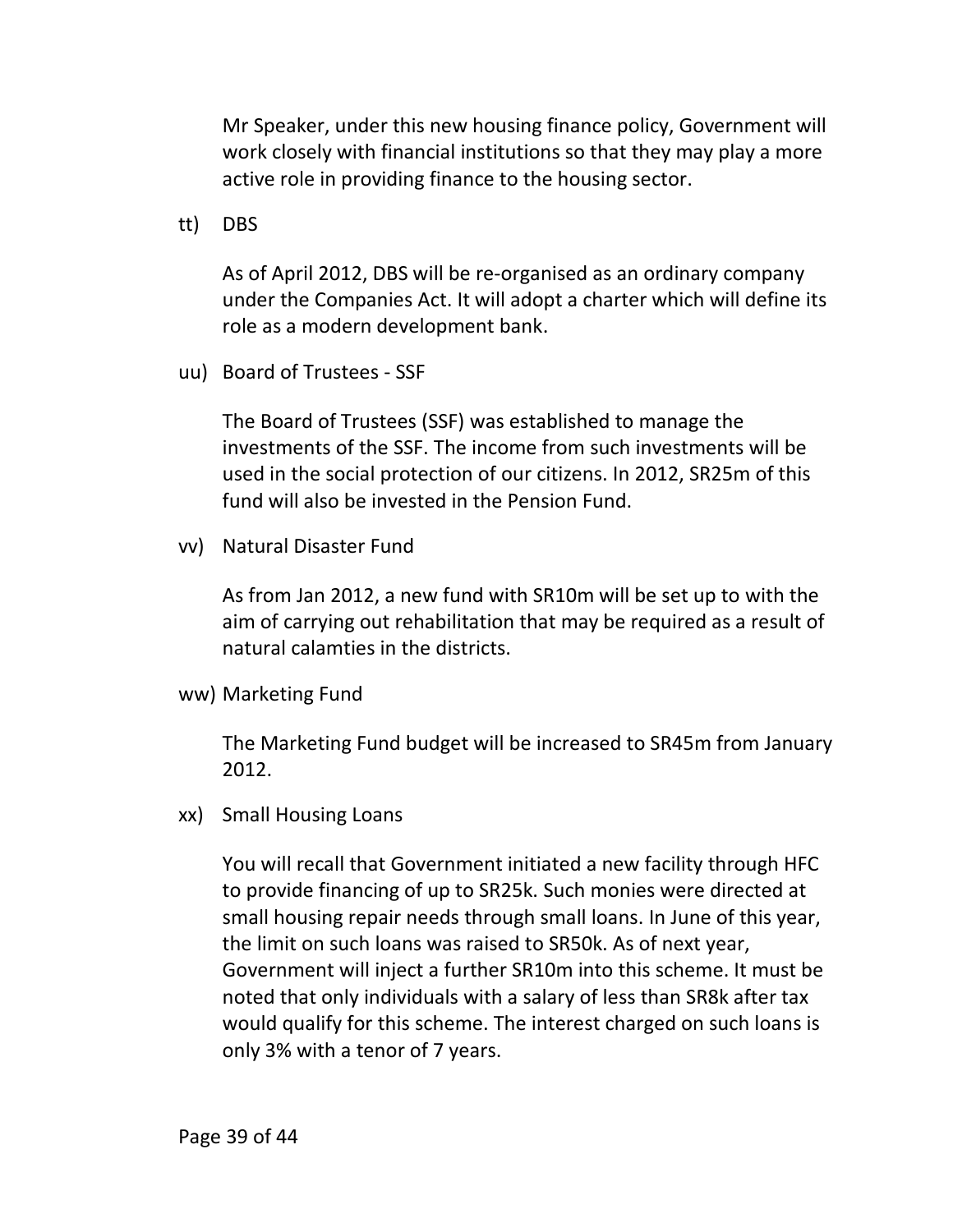#### <span id="page-39-0"></span>yy) Laptop Scheme

In 2012, we will introduce a scheme to assist post secondary students gain access to financing to purchase a laptop. Such financing will provide for SR3k of direct contribution from the Government to the supplier against SR5k invested by the student.

Details of this scheme will be announced soon.

<span id="page-39-1"></span>zz) Agriculture

In 2012, STC will set up a system to allow farmers to sell their products to STC at a published price which is revised every quarter. STC will also reduce on the quantities of chicken that it imports.

This measure is necessary to promote local agricultural production.

A unit will be created under STC to work in the interest of local farmers and sensitise the market on buying local produce and the need to support local production.

<span id="page-39-2"></span>aaa) Minimum Salary

The minimum wage level is being revised from SR19.80 to SR21.00 per hour for all workers other than casual. The rate for casual workers will be raised from SR22.80 to SR24.20 per hour.

<span id="page-39-3"></span>bbb) Salary Increase for Home Carers

An increase of SR200 per month for home carers will come into effect as of Jan  $1<sup>st</sup>$  2012.In

<span id="page-39-4"></span>ccc) Salary Increase in Government

In line with current policy, all increases in wages and salaries within Government are implemented through the wage grid. From Jan  $1<sup>st</sup>$  2012, the wage grid will reflect the following increases:

- a) SG 1 to SG  $4$  an increase of 6%
- b) SG 5 to SG 8 an increase of 4%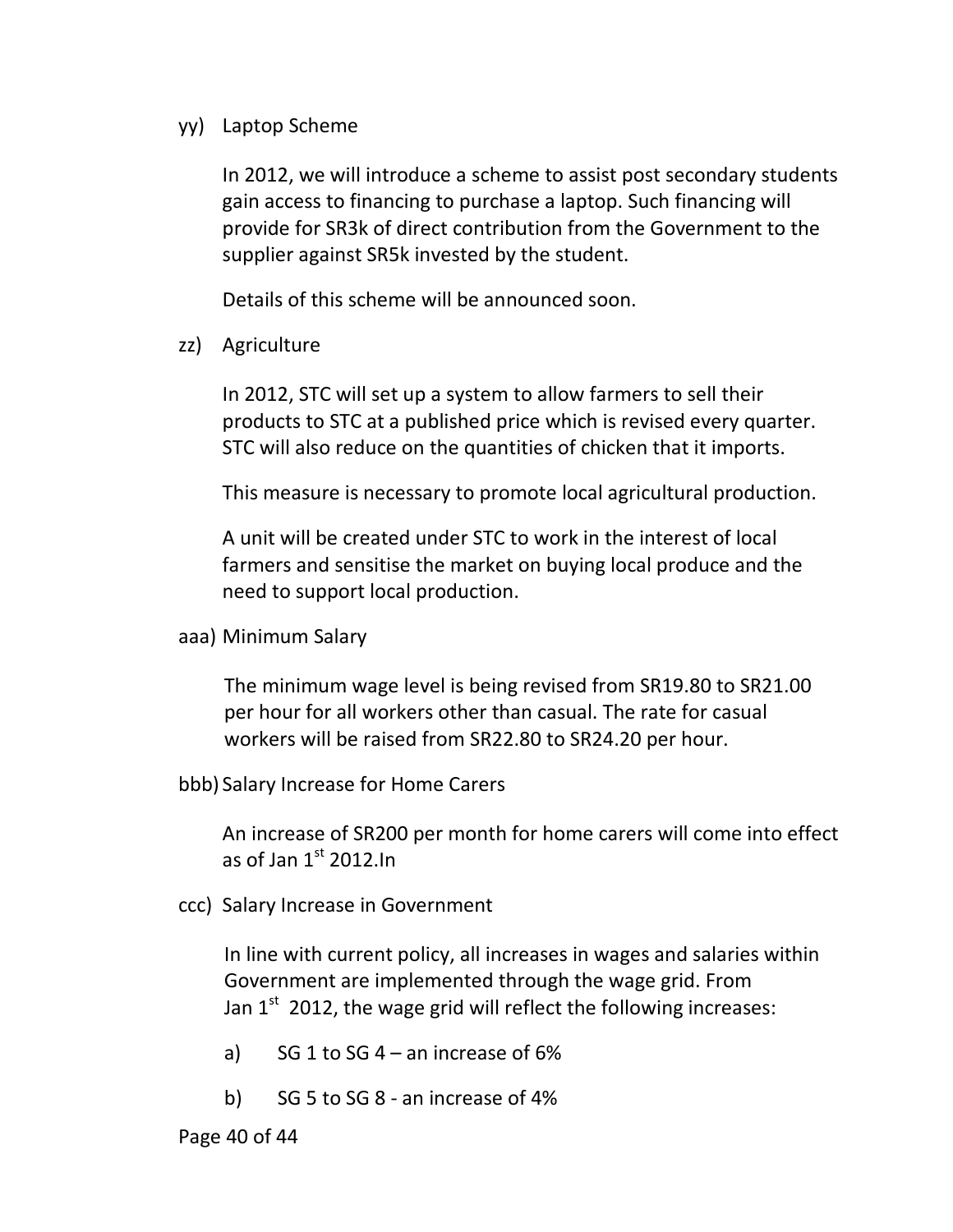c) SG 9 to SG 12 - an increase of  $3\%$ 

<span id="page-40-0"></span>ddd) New Schemes of Service

In line with fiscal targets in 2012, the new schemes of service will be implemented in 2 phases; some ministries, departments and independent institutions as of January 2012 whilst others in July 2012.

The following ministries, departments and independent institutions will implement their new schemes of service as of January 2012:

- a) Departmant of Employment
- b) Ministry of Land Use and Habitat
- c) Seychelles Land Transport Agency
- d) Seychelles Fishing Authority
- e) Seychelles Planning Authority
- f) Judiciary

The departments whose schemes of service will be implemented in July 2012 are as follows:

- g) Departman of Information, Information Communication and **Technology**
- h) Departmant of Police
- i) Departman of Education (Lab technicians, staff Head Quarters and Librarian)
- j) Seychelles Agricultural Agency
- k) Seychelles Bureau of Standards
- l) Ministry of Finance and Trade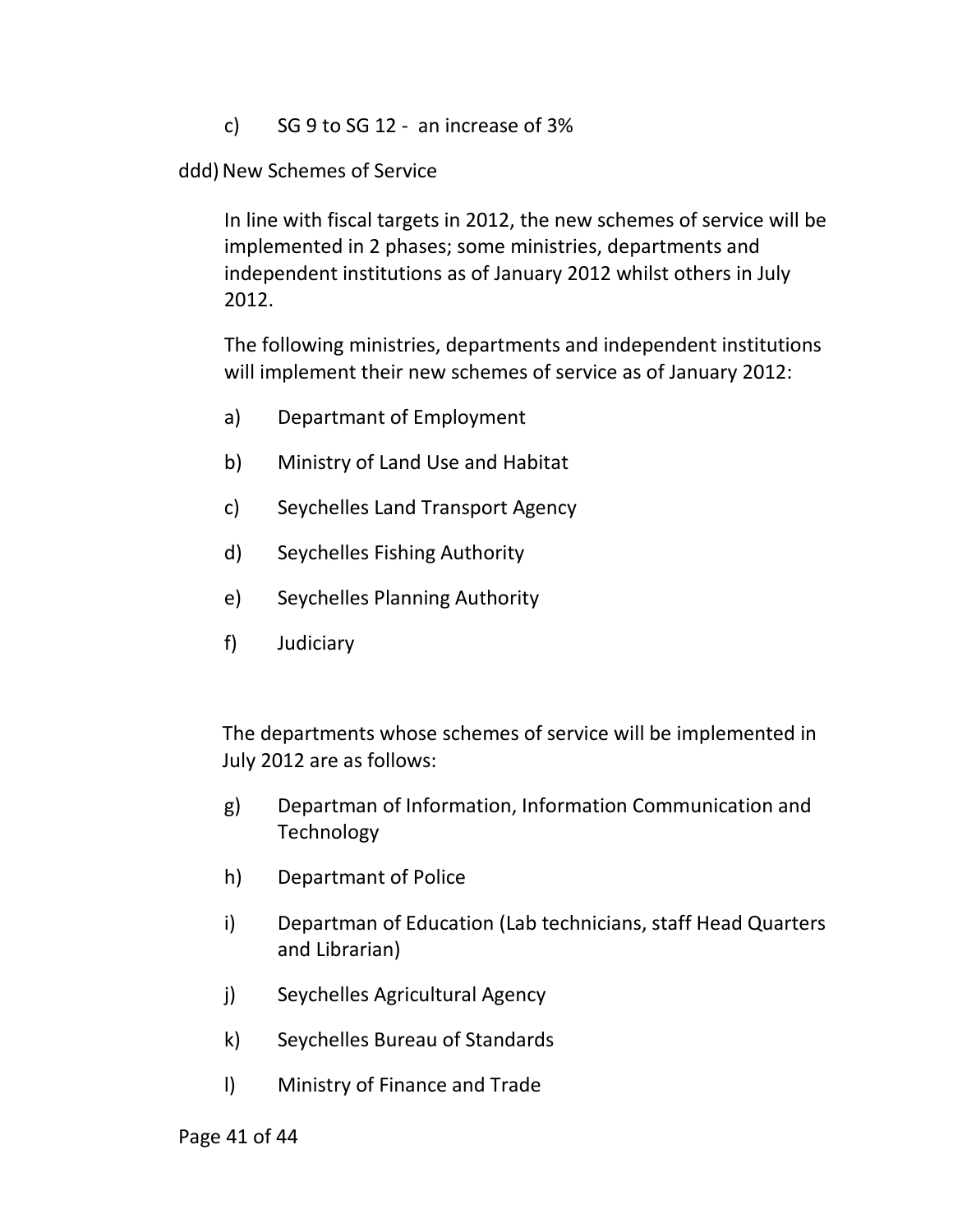- m) Departmant of Culture
- n) in all minitries and departments: Procurement Cadre, Accounting Cadre, Human Resources and Administration Cadre and IT Cadre

<span id="page-41-0"></span>eee) Increase in Pension

Mr Speaker, I am pleased to announce an increase in retirement pension effective from  $1<sup>st</sup>$  January 2012 in accordance with Section 46 of the Pension Fund Act, 2005.

The Schedule of Benefits has also been revised to reflect this increase of 5% from January 2012. The other benefits such as incapability pension, children's pension and surviving spouse's pension have been increased corresponding to the increase in Social Security benefits.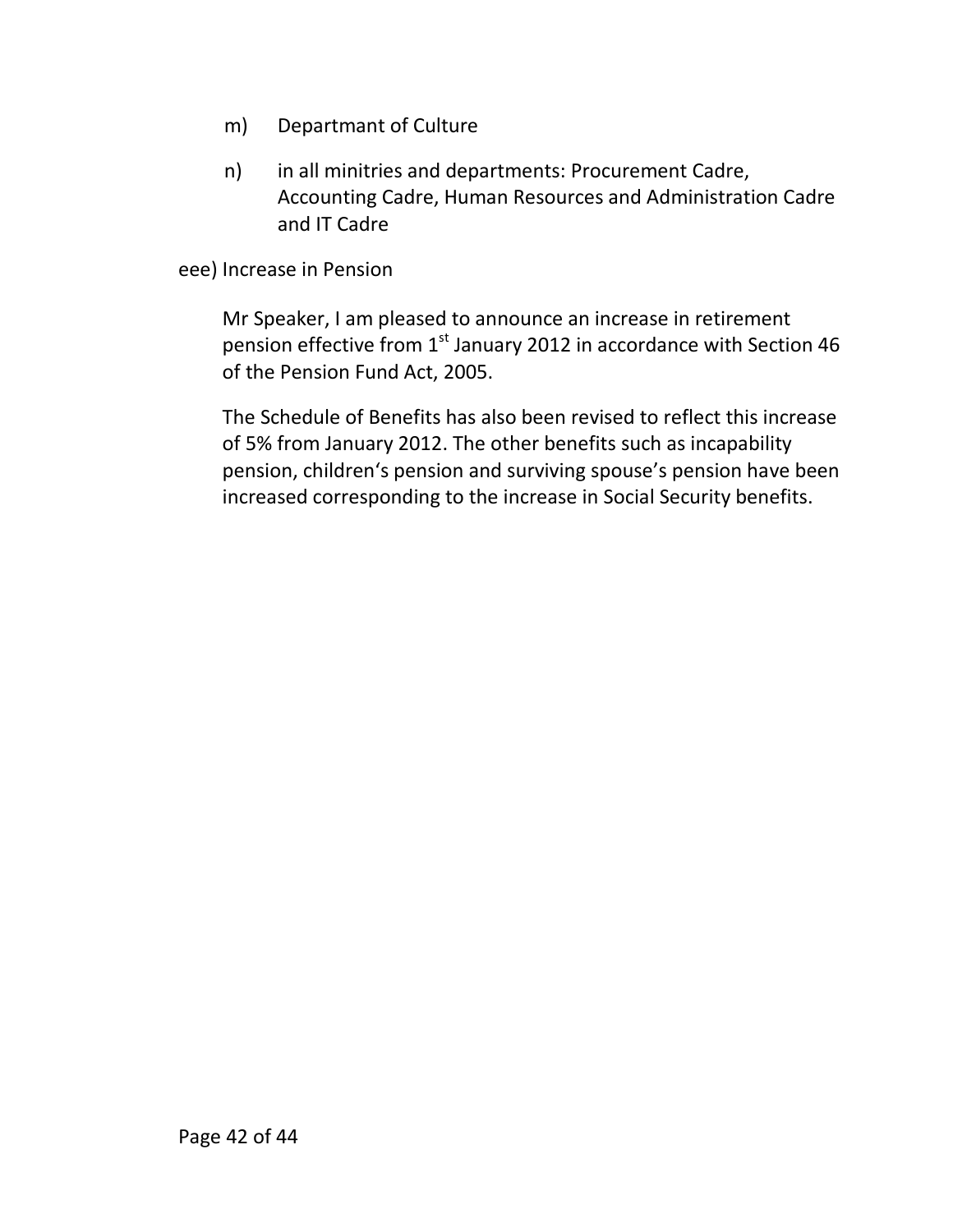#### <span id="page-42-0"></span>fff) Increase in Social Security Benefits

With effect from January 2011, all social security benefits will increase as follows:

|                           | From  | To    |
|---------------------------|-------|-------|
| Orphan Benefit            | 1,200 | 1,280 |
| <b>Invalidity Benefit</b> | 2,300 | 2,440 |
| Injury Benefit            | 2,000 | 2,120 |
| Survivor (widows) Benefit | 2,000 | 2,120 |
| <b>Sickness Benefit</b>   | 2,000 | 2,120 |
| <b>Maternity Benefit</b>  | 2,000 | 2,120 |
| <b>Retirement Pension</b> | 2,400 | 2,550 |

## <span id="page-42-1"></span>13. CONCLUSION

We have witnessed in 2012 some extraordinary events; two elections that have confirmed once again that the work being done by Parti Lepep under the leadership of President Michel for the Seychellois nation and Seychelles is well appreciated by the majority of the Seychellois people.

The other event was the Indian Ocean Island Games where the people of Seychelles rallied with national fervor to support our athletes.

As we face another year full of uncertainty, our Government offers the people of Seychelles continuity in economic direction as well as stability.